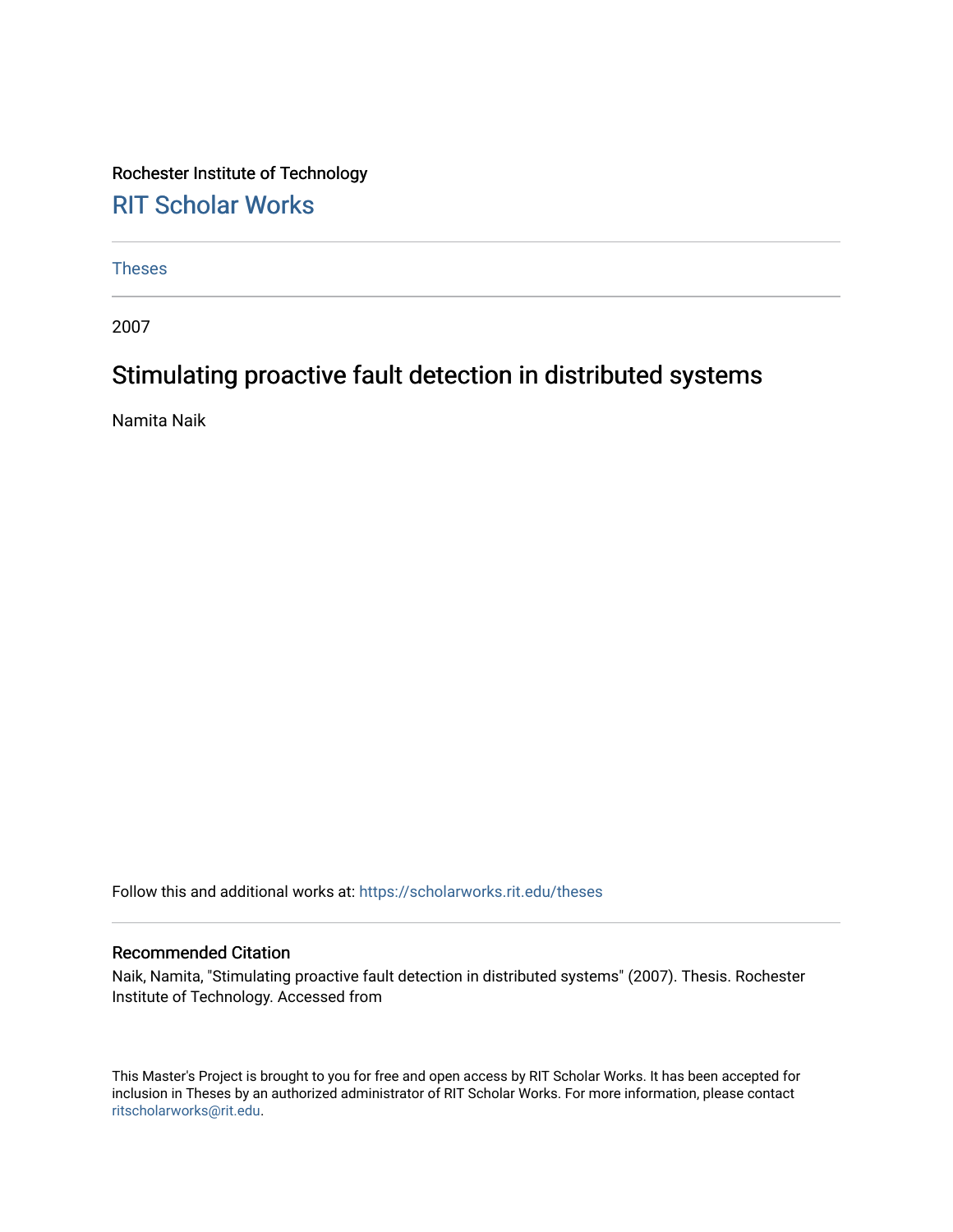Rochester Institute of Technology Department of Computer Science Rochester, NY-14623 September 22, 2007 Version 1.1

'Simulating Proactive Fault Detection in Distributed Systems'

**Namita Naik nvn2271@cs.rit.edu** 

**Chair – Dr. Hans-Peter Bischof Reader – Dr. Rajendra Raj**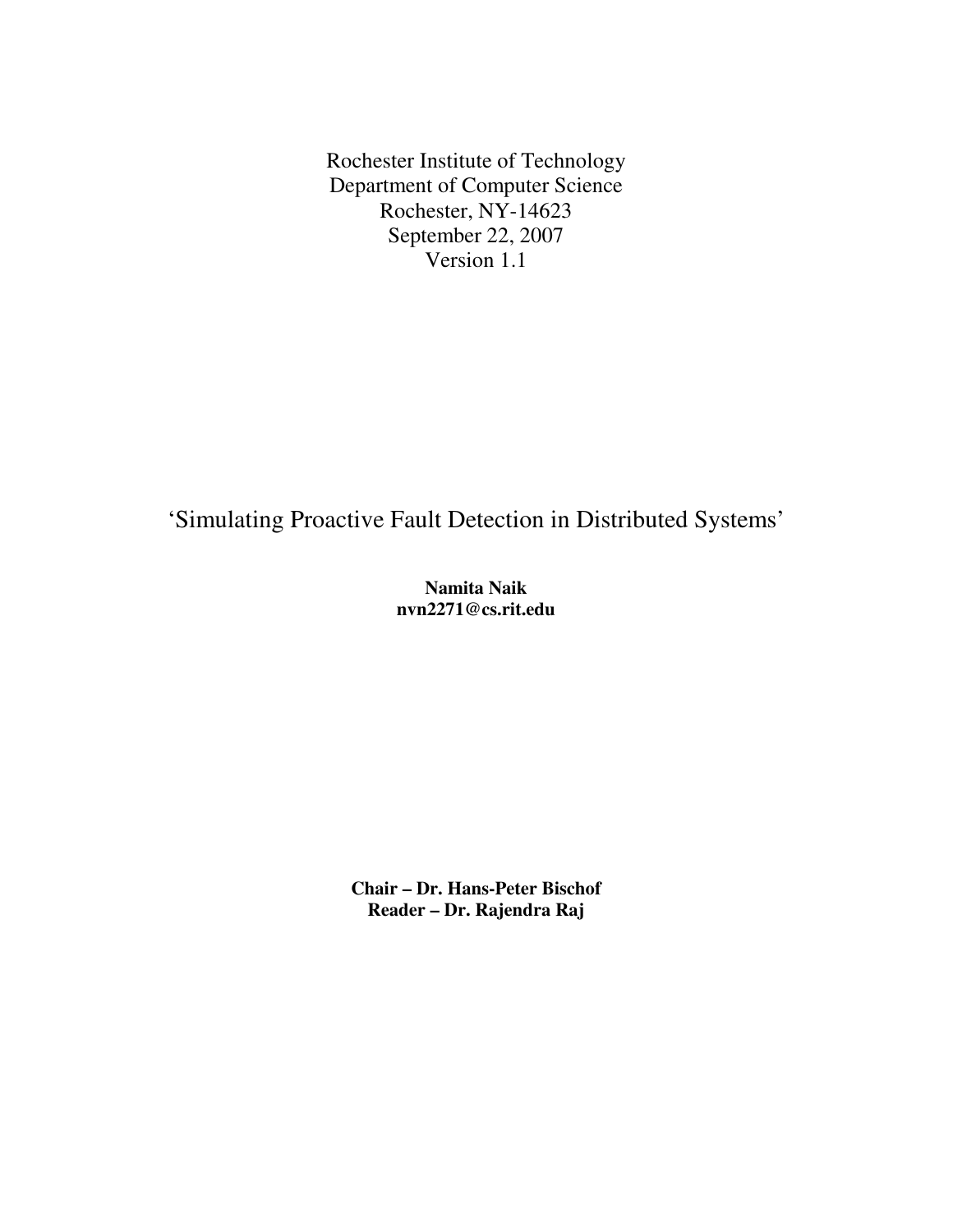# **Table of Contents**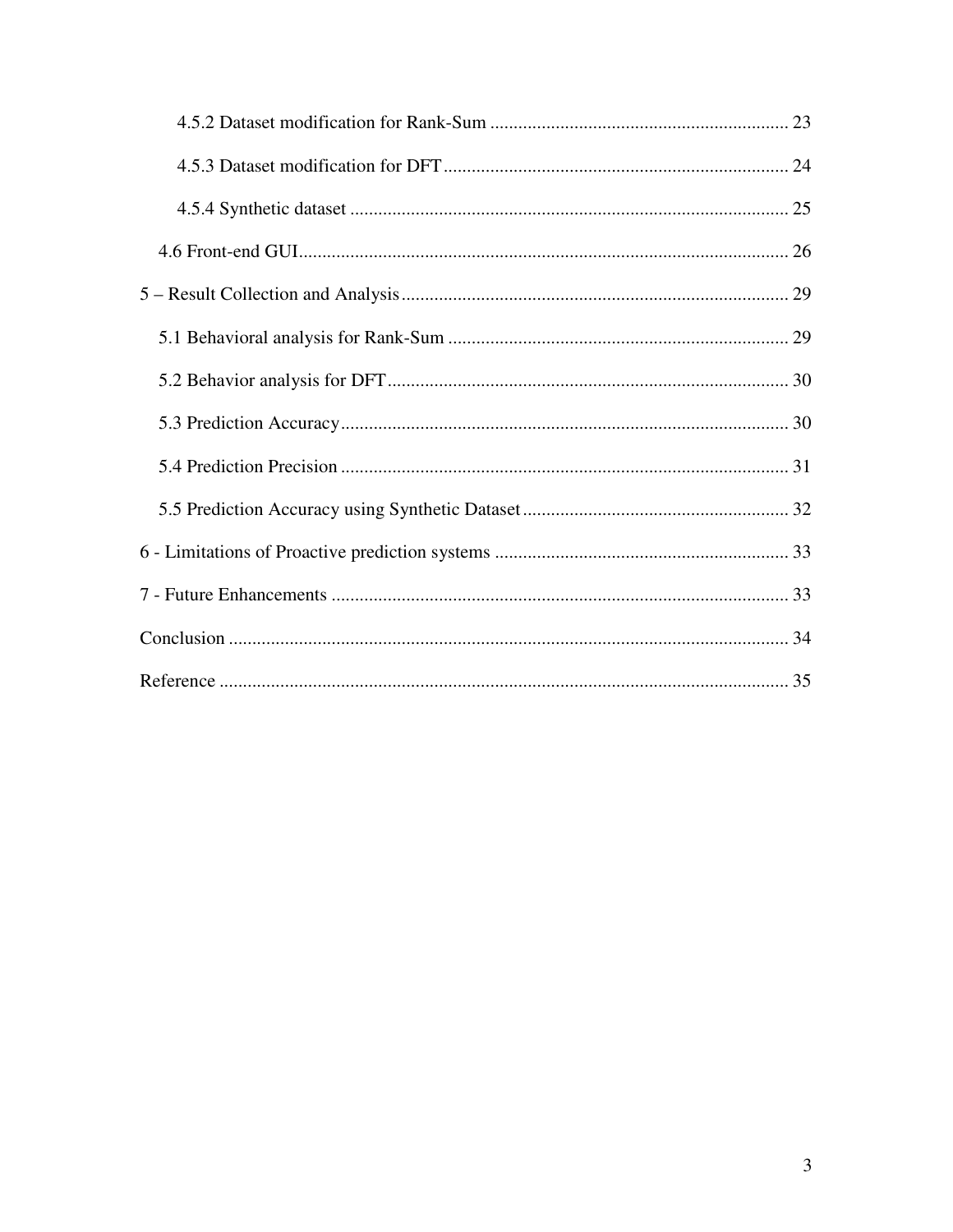# Acknowledgment

I would like to thank my friends and family for their continuous support and encouragement through my graduate education. I would also like to thank the professors and staff at RIT for providing resources and making learning a smooth, fun filled and memorable experience. I would also like to thank Dr. Bischof, the chair for this project, for his guidance and encouragement for the project and would also to Dr. Raj for giving his time, as my reader, for the project and offering suggestions for improvement.

I would like to take this opportunity to thank Dr. Hughes, Associate Director, CMRR (Center for Magnetic Recording Research), University of California, San Diego for his guidance for finding the realtime dataset and understanding its usage. His help for analyzing and understanding the Rank-Sum algorithm is also highly appreciated.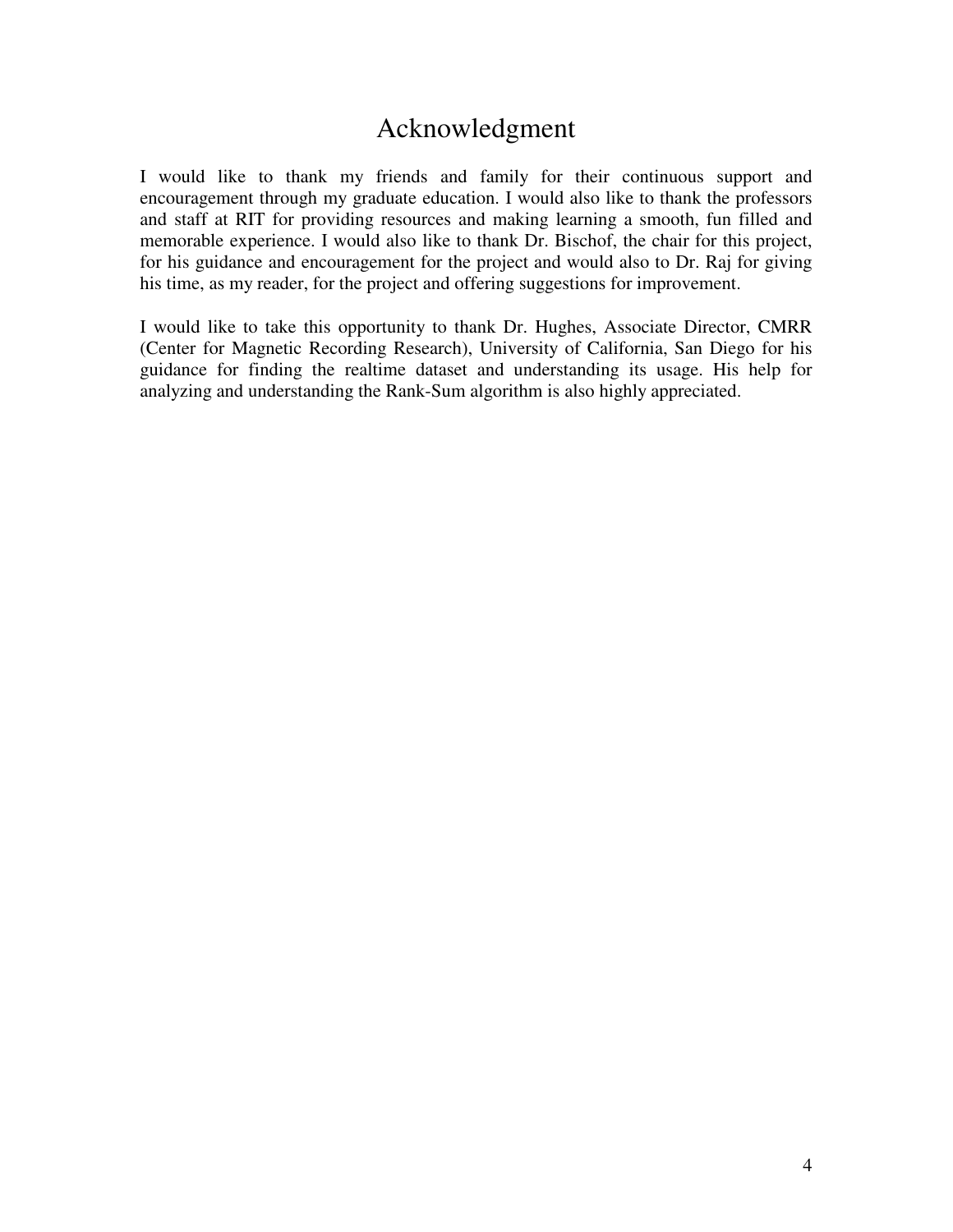# Abstract

 Fault Tolerance is an important issue considered when developing a reliable Distributed System. Reactive fault recovery is now provided in most commercial, research and academically used computerized systems. These systems are designed to redistribute the current process on to other machines when failure occurs. In contrast to the conventional method of reactive recovery, an emerging concept in the field of fault tolerance is a proactive approach. This approach exploits pre fault symptoms and initiates fault recovery henceforth.

This project is to implement a proactive fault prediction simulator for a distributed system, thus providing a base for development of a real-time proactive fault tolerant distributed system. This will include developing a language for simulation, which allows the user to define a distributed system. The language is further used to develop an environment that utilizes two fault prediction algorithms, Wilcoxon's Rank-Sum and *DFT* (*Dispersion Frame Technique*). Both these algorithms are presented as alternatives for SMART (Self Monitoring Analysis and Reporting Technology) in this project. The project also includes a comparison for these prediction algorithms in terms of prediction precision and prediction accuracy.

# 1 – Introduction

With the increasing use of computer systems in everyday life, society is increasingly more dependent on computer systems. In recent years, the use of computers has covered varied fields including business and high-end technical applications such as air traffic control systems, automated engineering solutions, etc. This calls for a need to have highly reliable systems.

#### **1.1 Classification of faults**

Faults can be defined as unexpected behavior of the system that may or may not lead to an abnormal termination. Faults, being unpredictable in nature, make it difficult to identify them. Faults can be classified into various classes based on the duration of their prevalence, cause of their occurrence and behavior of the failed device [4].

# **1.1.1 Based on the duration of their prevalence**

In this category, faults can be classified mainly as transient and permanent. Transient faults are the temporary faults that may occur during the execution of the system, but will eventually disappear without any external intervention [4]. On the other hand permanent faults need external intervention [4]. A variation of Transient fault is intermittent fault that reoccurs often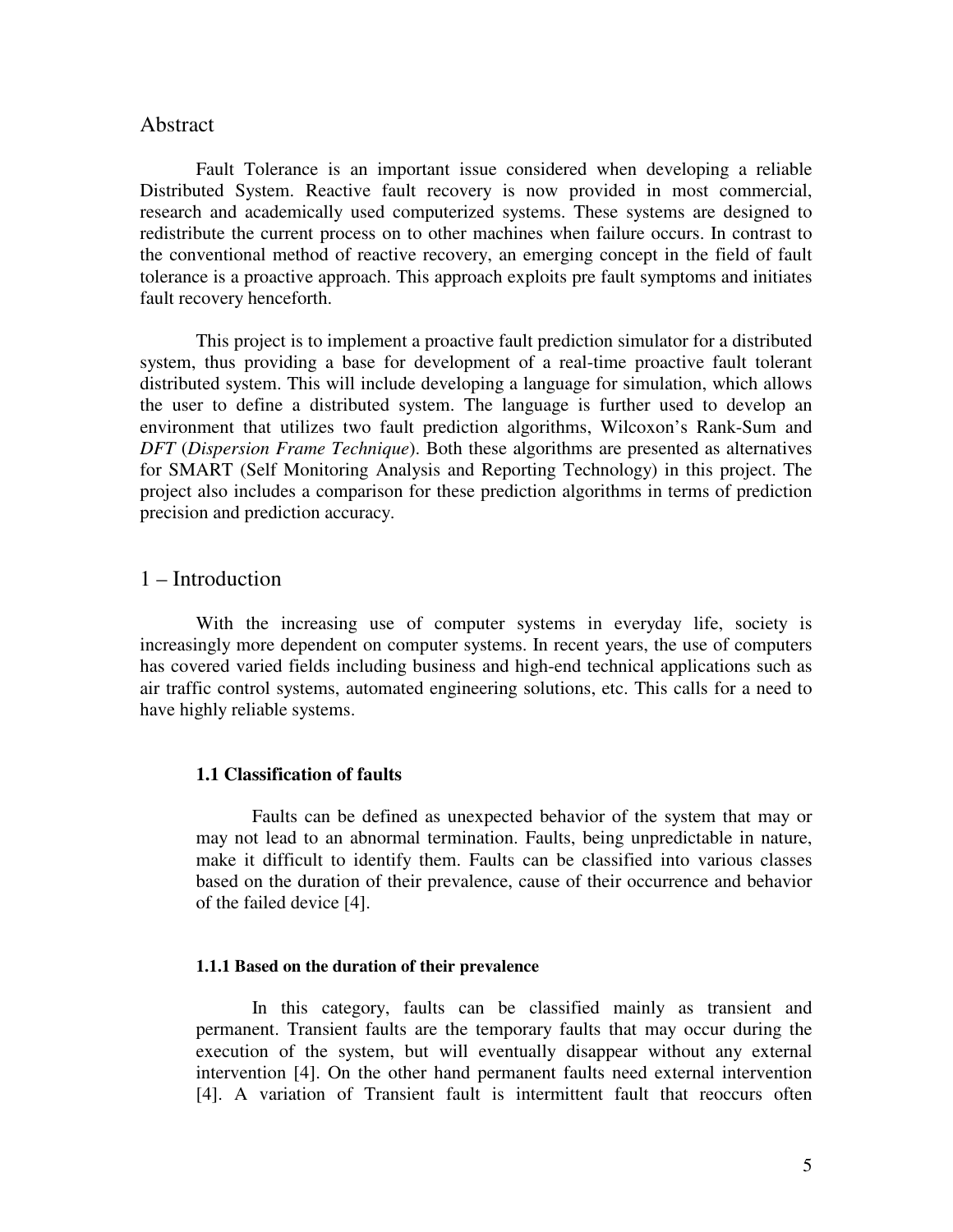unpredictably, generating problems during the normal execution of the system [4]. Studies show that though permanent faults may seem to be more severe, they are much easier to diagnose and repair [4].

## **1.1.2 Based on the cause of their occurrence**

In this category, faults can be classified into two classes design faults and operational faults [4]. Design faults are caused because of faults in the underlying design of the system. A faulty design of the system will lead to a faulty implementation, causing design faults during the running life of the system. Operational faults are faults occurring during the lifetime of the system due to failure of various physical parts of the system like processor failure or disk crash.

#### **1.1.3 Based on the behavior of the failed component**

In this category faults are divided into four different classes [4]. If the component completely stops working or will never return to a valid state, it is called a Crash fault [4]. Omission fault causes the component to fail completely during normal execution of the system [4]. If the component fails to complete its service on time, it is called a Time fault [4]. All faults of arbitrary nature are called Byzantine faults [4].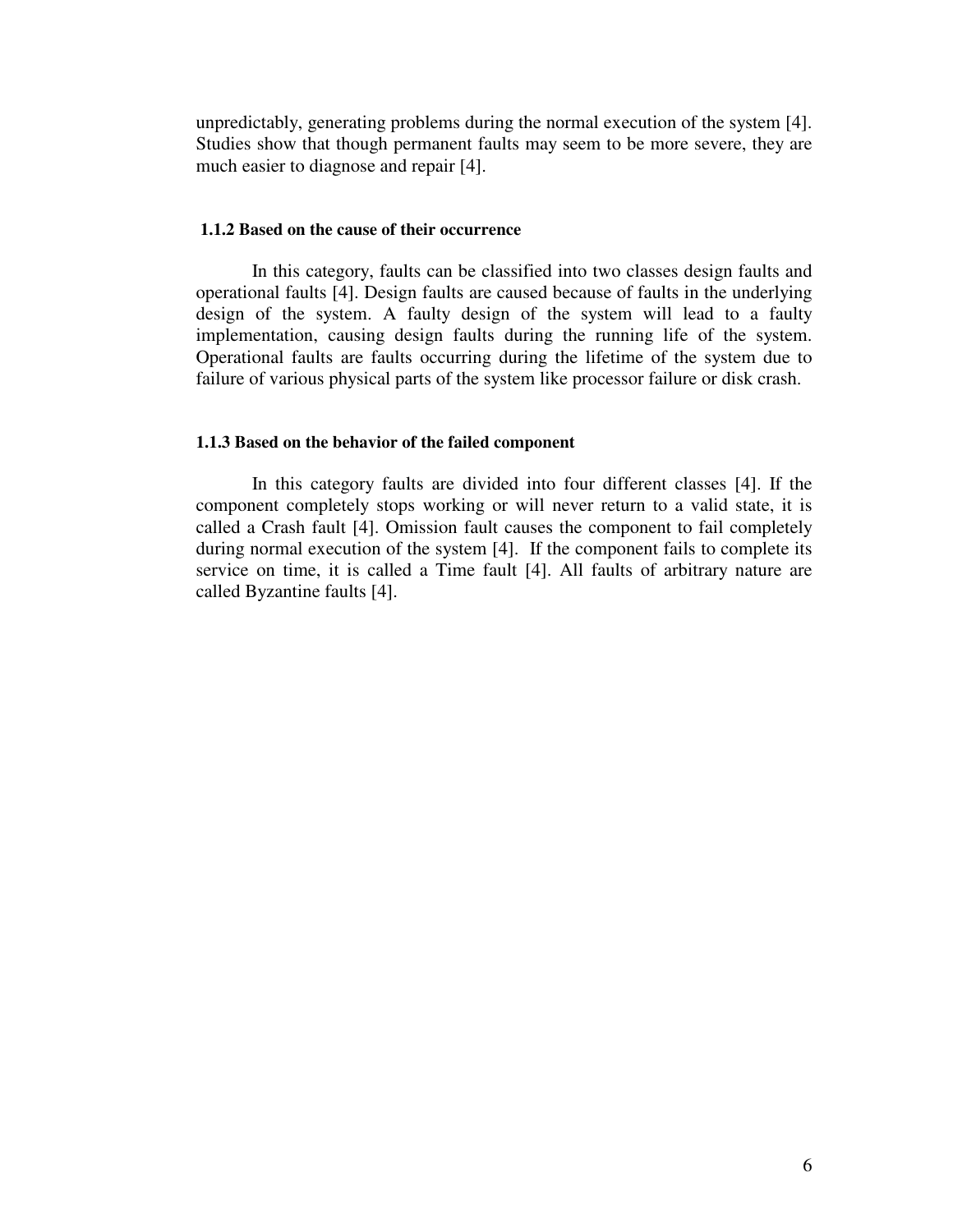## **1.2 Fault detection mechanisms**

There are mainly two types of fault detection mechanisms:

- [1] Reactive Fault detection
- [2]- Proactive/ Predictive Fault Detection

## **1.2.1 Reactive fault detection**

There is widespread use of reactive fault detection mechanisms for fault detections. These systems detect a fault after its occurrence and start the recovery henceforth. Such systems though provide good fault tolerant solution for general computing environment but cannot fulfill the time constrains set by real time computing systems. Real time computing systems like hospital- patient monitoring system, air traffic regulation system, etc. have critical running time constrains, which need to be fulfilled for successful operation.



Fig. 1- Timeline for a Reactive fault detection system

Figure 1 shows the time line for working of a reactive fault tolerant system. Reactive fault tolerant system keeps a continuous check on the performance of various devices in the system. They regularly poll the device for failure status. If a failure is detected during the run of the system, it informs the fault monitoring system and does the related recovery process.

In the working of a real time system, time constraints are an important factor to be considered. Reactive systems start a recovery procedure after detecting a failure. The time lapse due to starting of a recovery after detecting failure can be considerable; failing to meet the time constraints set by a real time system. Hence, an emerging concept in the field of fault detection is – 'predictive fault detection' mechanism.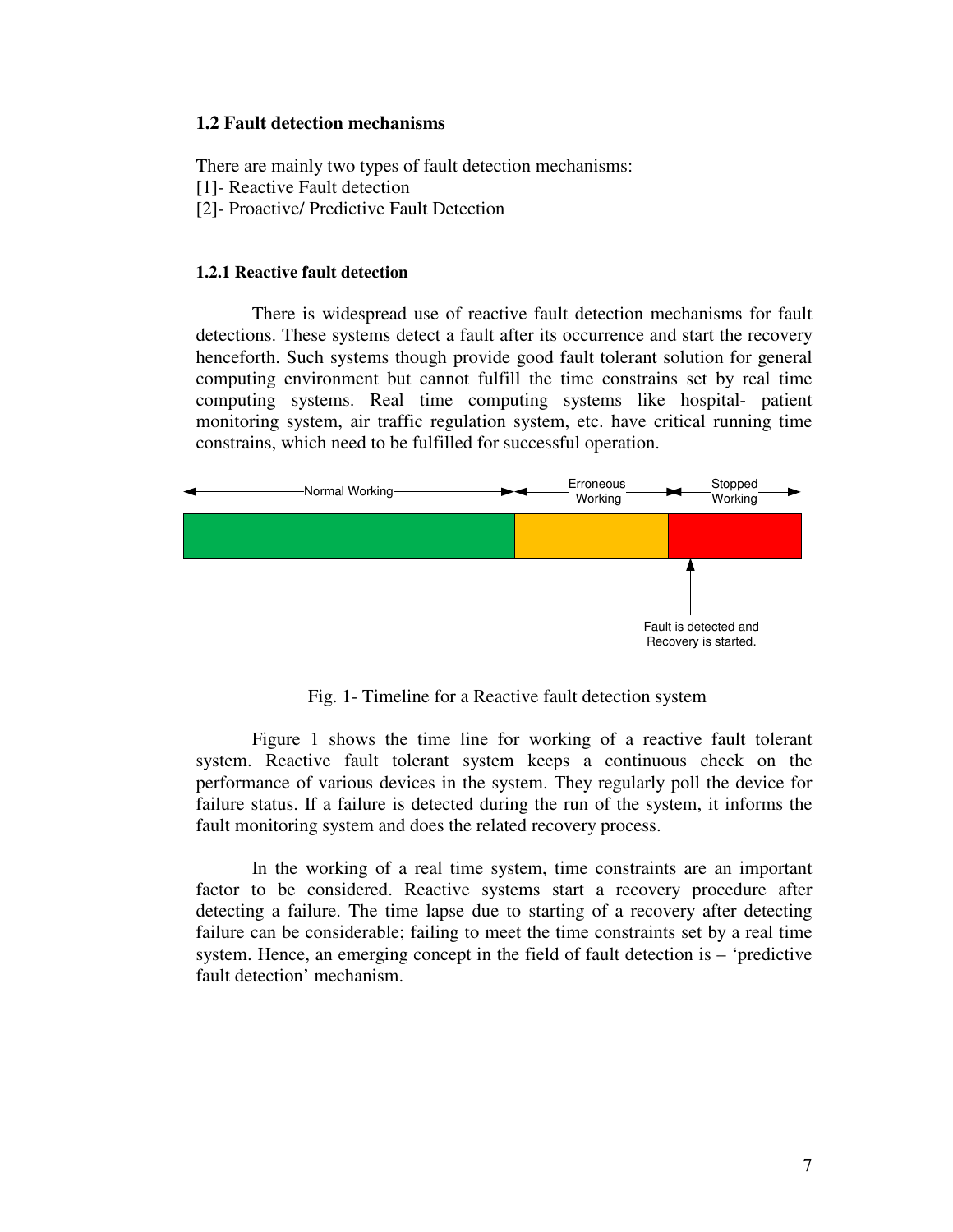#### **1.2.2 Predictive fault detection**

Predictive fault tolerant systems predict a fault before its occurrence, during the execution of the system, and hence are able to fulfill the time constrains set by real time systems.



Fig. 2- Timeline for a Proactive fault tolerant system

Predictive systems assume that faults, which are inherently unpredictable, do show some disruptive effect on the performance of the system [5]. Research studies show that faults do show a pattern of occurrence. Predictive fault tolerant systems exploit these patterns to predict a fault.

Figure 2 shows the time line for the working of a proactive fault prediction system. As seen in fig.2, a fault prediction can be done before the actual failure of the device giving enough time to start the recovery and process migration before the complete failure of the system. This gives predictive systems an advantage as compared to reactive systems.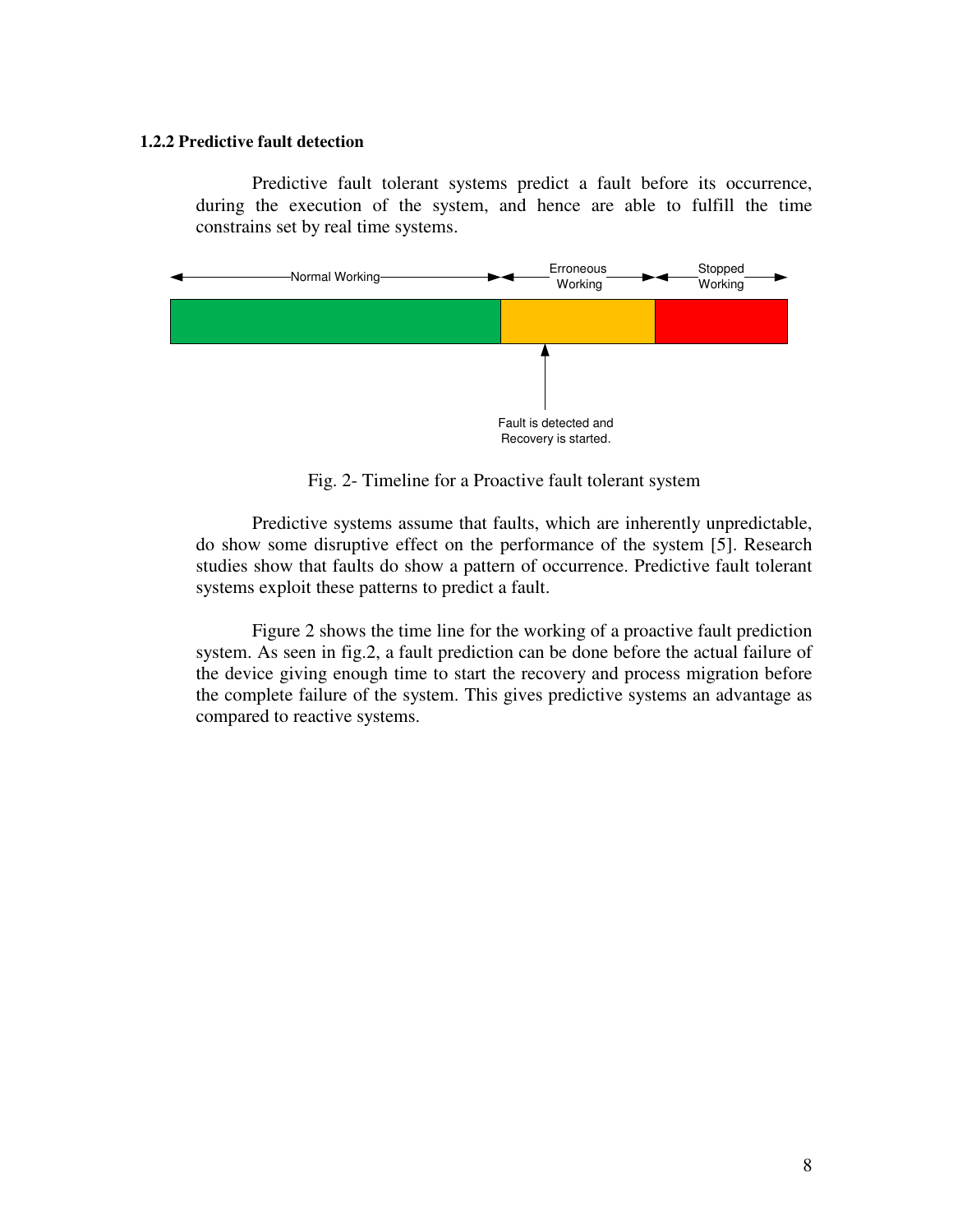Failure rarity problem is a well-known issue for failure prediction algorithms. The annual hard disk failure rate is approximately 1%. Because of this, about thousand of disk drives need to be tested for more than an year to get data for about 15 failed drives [2]. This increases the false alarm rate, as less knowledge is available about the behavior of fault disks. This project tries to concentrate on reducing the false alarms with an optimum and elegant solution for fault prediction.

 Project gives a detailed study and analytical comparison for two variations of SMART fault-prediction systems. SMART is used as a prediction algorithm in hard disks. The SMART algorithm predicts a fault in the system based on a set of predefined threshold values. It predicts a fault, if any of the threshold values are exceeded.

The Wilcoxon's Rank Sum method, provided as a variation for SMART in [2], is basically tested for hard disk fault prediction. It predicts faults by comparing the behavior of the running device to a reference dataset. It assumes that faults do not have any pattern of occurrence and hence compares it with a reference set, generated from multiple device of the same type. This makes the prediction system very sensitive to erroneous predictions. Even a small temporal error value will generate a fault prediction. Hence this project presents combining DFT (Dispersion Frame Technique) with SMART, as a solution to reduce the false alarms. Rank-Sum is explained further in Section-2.

The DFT (Dispersion Frame Technique) developed at CMU for their MEAD architecture [7], predicts faults based on the error occurrence pattern in a given time frame. It tries to exploit the basic nature of 'decreasing time frames' for occurrence of errors. This project applies DFT on the warnings generated by SMART. i.e. Warnings generated by SMART are fed as input to the DFT algorithm, to find a pattern leading to failure predictions. DFT is explained in detail in section-3.

 The dataset used in this project for testing and result collection, is a real time working dataset for hard disks available at CMRR's website [3]. Getting datasets with working for memory and processes was difficult. This led to very less knowledge available to understand the nature of working for memory and process. Hence this project tests and concludes fault prediction algorithms on mainly hard disk dataset, though the simulation environment as well as the prediction algorithms can be applied to memory as well as processes.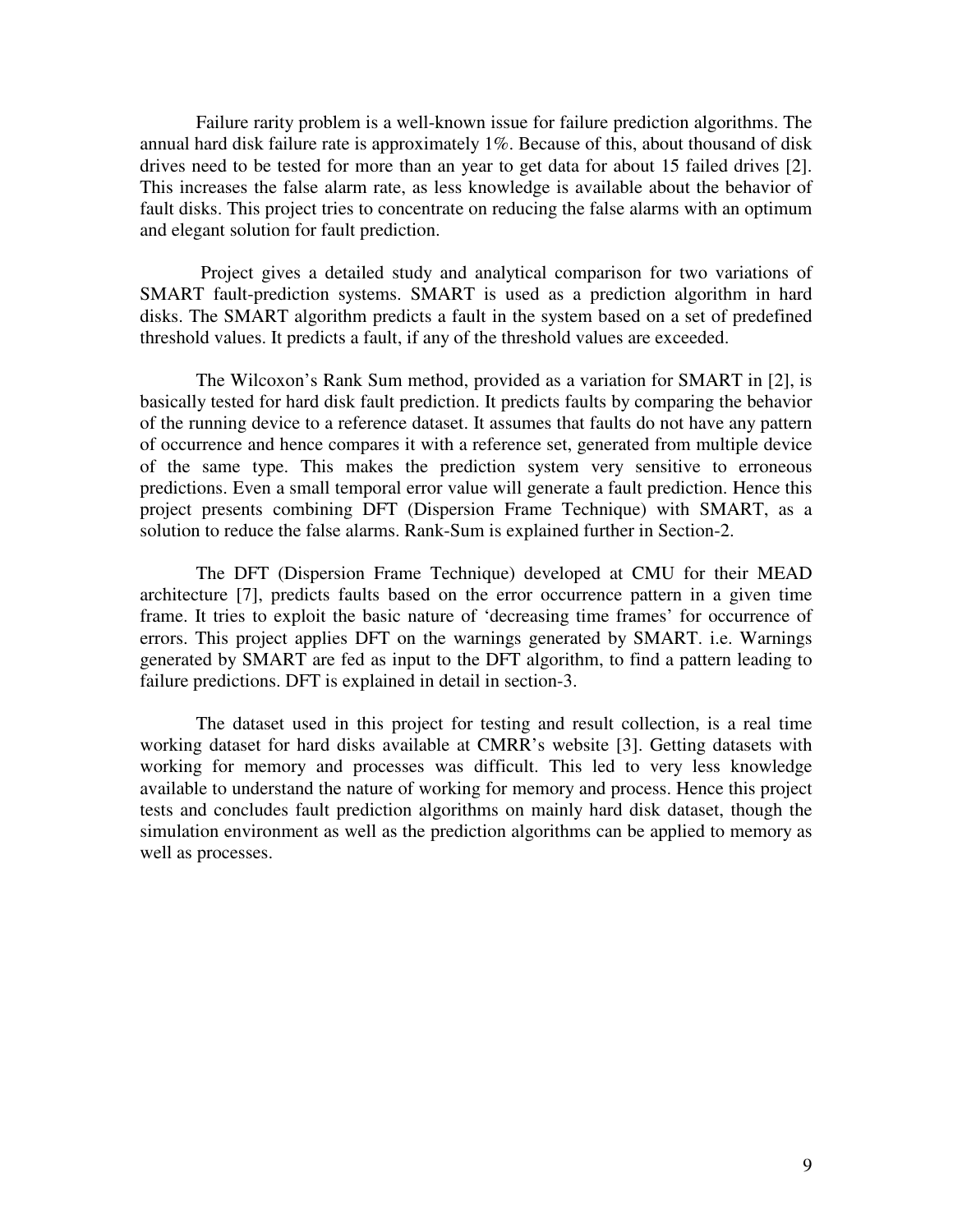# 2 – Wilcoxon's Rank-Sum Algorithm

The SMART (Self Monitoring and Reporting Technology) uses around some 30 different internal drive measurements. It uses pre-calculated thresholds for the individual attributes and checks the reading for each attribute against it. It then does a 'OR' operation on the result of each attribute. This can cause a high false alarm rate [2]. Hence the Wilcoxon's Rank-Sum algorithm is proposed to replace threshold tests with rank comparisons for failure prediction. Rank Sum tests are recommended for rare failure events such as disk failures, rare disease, etc. where false alarm rates are high. They are particularly useful in cases where statistical distribution of the data is unknown and is suspected to be non-gaussian [2]. This algorithm is mainly tested for hard disk drive fault predictions.

 The Rank-Sum algorithm, as the name indicates, sorts a group of reference data points and warning data points and ranks them according to the sorted position. Rank sum does not use the conventional threshold comparisons used for SMART. It calculates the standard deviation for the given set of warning data points. Any warning point found to deviate higher than an acceptable value is detected as a fault behavior. This is done for each attribute in question and their results are then 'OR'ed. Fig. 4 shows the application of Rank-Sum on a set a data points.



Fig.4 – Example of Rank-Sum algorithm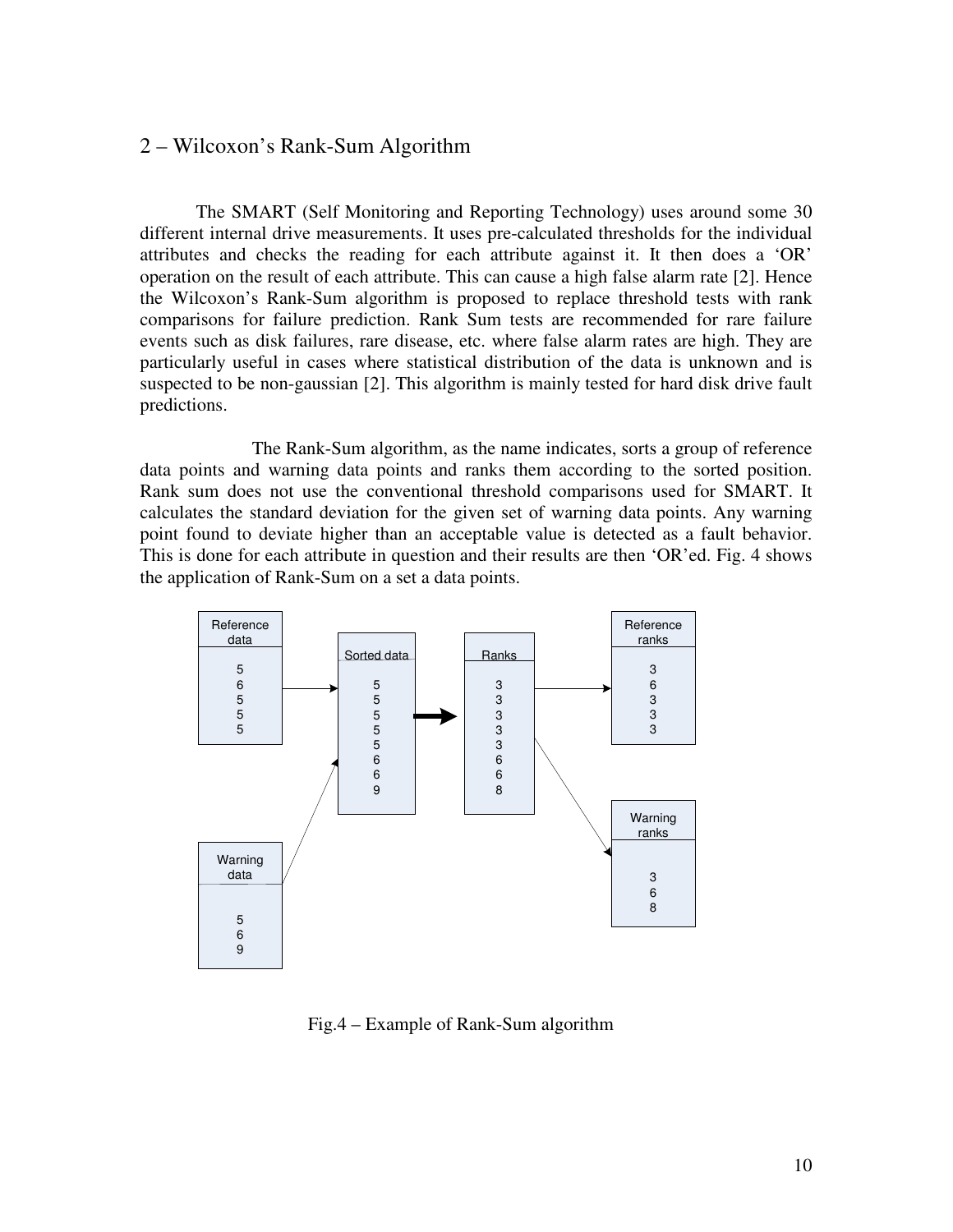# **2.1 Rank-Sum Working**

Following is given stepwise working for the Rank-Sum algorithm:

Step 1: The Warning dataset for each drive is taken to be its last five sample reads for each attribute. The Reference dataset for each attribute is taken to be 50 random samples averaged over multiple good drives. The will-fail drives are not included in the reference set values. The optimum dataset size will vary depending on time intervals of attributes being read and certain other factors [2].

Step 2: Sort these combined set of values and rank them accordingly. An average rank is given to the items that have the same value. i.e. If three values in the set are 0 and they have the rank $\{1,2,3\}$ , all three of them will be given the rank '2'. Fig.4 shows a set of reference and warning data sorted and ranked for their values.

Step 3: Check if the ranks for warning data exceed the ranks for the reference data. In fig.4 the warning data value of '9' with rank '8' exceeds the rank limits of reference data [3-6], hence indicating a possible error. Warning data ranks exceeding the reference data ranks will indicate the warning data points to be very low or high in value.

Step 4: If the warning points exceed the reference point ranks, calculate the variance and hence standard deviation for the set of warning data points. For fig.4, variance for warning point ranks {3,6,8} is calculated from the mean rank '4.375'. Further, Standard deviation is calculated. If the standard deviation calculated exceeds a pre set limit for tolerable deviation, a warning is generated.

This is done for each attribute and all individual results are then 'OR'ed to give a final result.

As observed from the working of the Rank-Sum algorithm, it does not assume a particular behavior pattern for the disk drive. It compares the incoming behavior of the disk drive to the pre-calculated behavior pattern stored for reference. This reference data is a collection of good working disks. It thus predicts a warning, if the incoming pattern differs comparably from the reference pattern. [2] gives a more detailed explanation for Rank-Sum.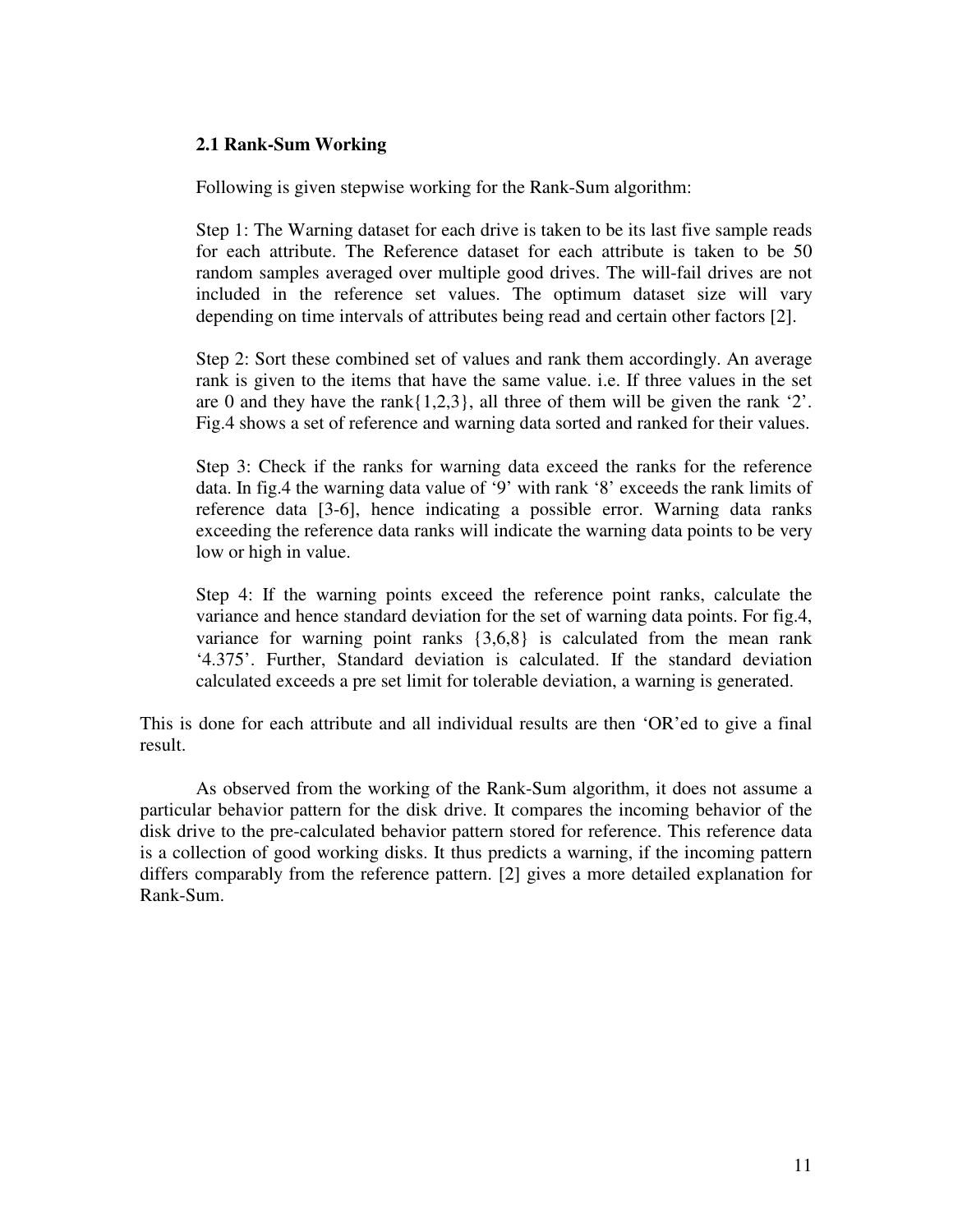## 3 - Dispersion Frame Technique

 Dispersion Frame Technique is a prediction algorithm developed at CMU for their MEAD system. "DFT is implemented in a distributed online monitoring and predictive diagnostic system for their existing campus wide Andrew file system" [7]. Error logs for this predictive system were collected from 13 file servers over a period of 22 months [7]. [7] shows the descriptive study of the error log data analysis using joint probability statistics, statistical Weibull fit and DFT. The comparative results shown in [7] indicate DFT having highest success rate with least false alarms [7].

 DFT uses intermittent and transient faults occurring during the run of the system to predict individual device failures. It determines the relationship between the error occurrences by examining the inter arrival time and the domain of their occurrence [7]. Knowledge gained in separating error logs into their constituent error sources and experiences of their hardware technicians were used for generating heuristics for DFT [7].



Fig.3 – Dispersion Frame Technique [7]

DFT uses *Dispersion Frames* (DF) defined as the inter arrival time between successive error events of the same type. The 'Frame (i-3)', 'Frame (i-2)', etc shown in fig.3 are the dispersion frames for the given timeline of error occurrences for a device. *Error Dispersion Index* (EDI) is defined for DFT, as the number of error occurrences in half of the Dispersion Frame [7]. Fig.3 shows EDI's as the Index values for each dispersion frame. Heuristics are combined with the knowledge of dispersion frame length and EDI a to predict failures for a system. This algorithm is tested for fault predictions in various computer devices like hard disk and memory [7].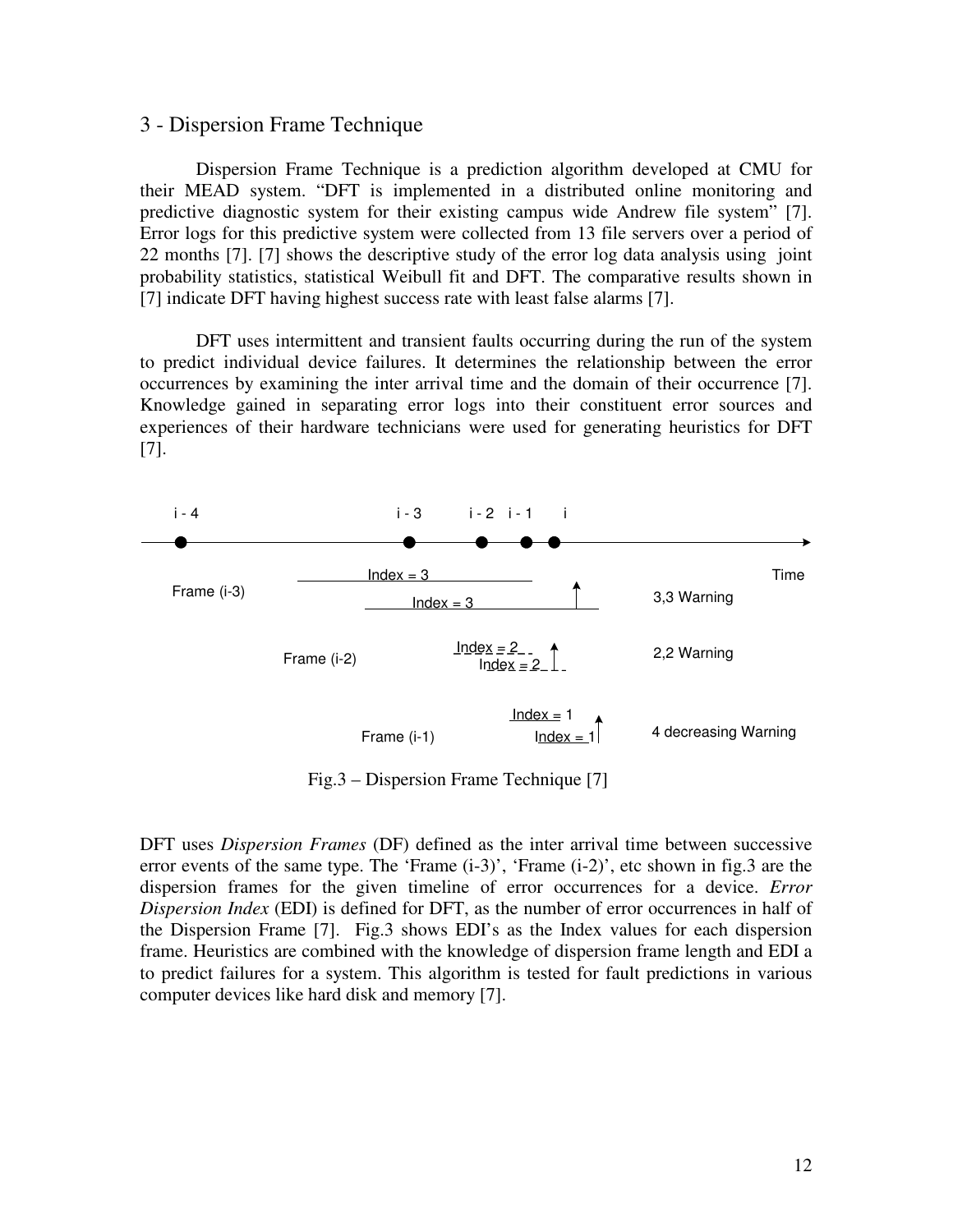# **3.1 DFT Working**

 DFT predicts faults by finding relationships between occurrences of fault events in terms of their vicinity in time and the source of their occurrence. Based on the statistical analysis done [7], a dispersion frame of less than 168 hours was used to activate the DFT algorithm.

The DFT works as follows [7]:

Step 1: A time line of five most recent errors is taken into account for each device. DFT is activated when a frame size of less than 168 hours is encountered. Fig. 3 shows a decreasing time line for error occurrences.

Step 2: Each error occurrence on the time line is centered on by the previous two time frames. Fig. 3 shows frame for event (i-3), the inter arrival time between events (i-4) and (i-3), centered around error events (i-3) and (i-2). Similarly frame  $(i-2)$  is centered on  $(i-2)$  and  $(i-1)$ .

Step 3: EDI is calculated as the number of errors from the center of each frame to its right most end. Fig. 3 shows the EDI of 3 for frame (i-3).

Step 4: A failure warning is issued under any of the following conditions:

(a)- **3.3 rule**: If successive application of the same frame results in EDI of at least 3. In other words, it represents a scenario of steeply reducing dispersion frame (inter occurrence in time for error) as compared to a previous frame. In Fig. 3, 3.3 rule can be applied on frame (i-3). Frame (i-2) is very small as compared to frame  $(i-3)$ .

(b)- **2.2 rule**: If application of successive frames exhibits an EDI of at least 2. It differs from rule 3.3 as it considers uniformly decreasing time frames. Fig.3 shows that frames (i-3) and (i-2) show an EDI of at least 2 and hence 2.2 rule can be applied there.

 (c)- **2 in 1 rule**: A failure warning is generated if a dispersion frame is less than 1 hour in length.

(d)- **4 in 1 rule**: If four errors occur within a 24 hour.

 (e)- **4 decreasing rule**: If four successive frames are decreasing in their inter arrival time and at least one frame is half the size of its previous frame. Fig.3 shows a time line for four errors with decreasing timeframes and hence qualifies for this rule.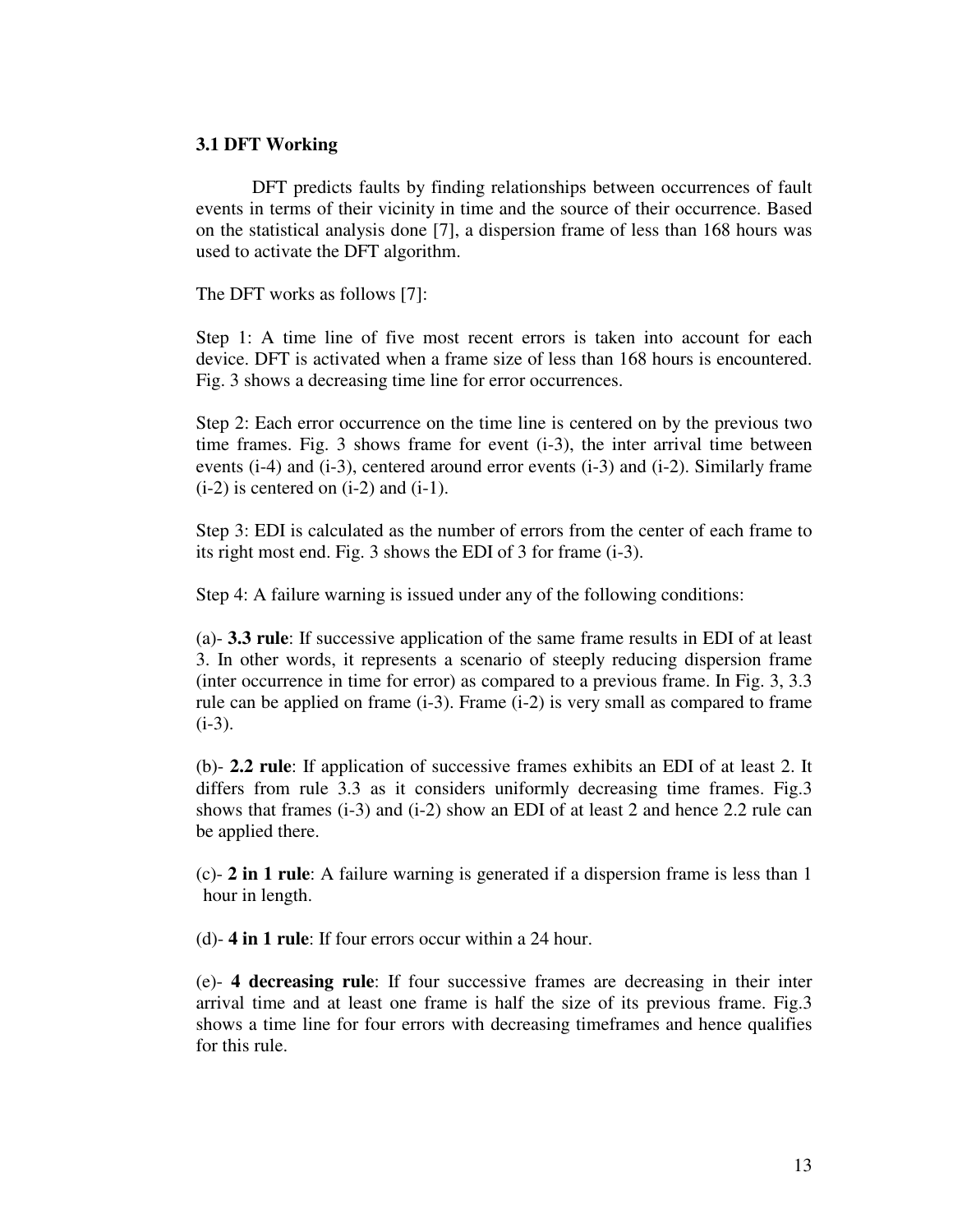Step 5: Multiple iterations of step 2,3 and 4 are usually executed before issuing a failure warning.

 As observed from the working of the algorithm, DFT considers the pattern of occurrence for errors during the working of the device. It assumes that more number of errors will occur with less inter arrival time during the life of a faulty device. A good working device on the other hand will not have such an error pattern. This assumption plays a major role in Dispersion Frame Technique for fault prediction. [7] describes in detail the working of DFT and the statistics about the heuristics used.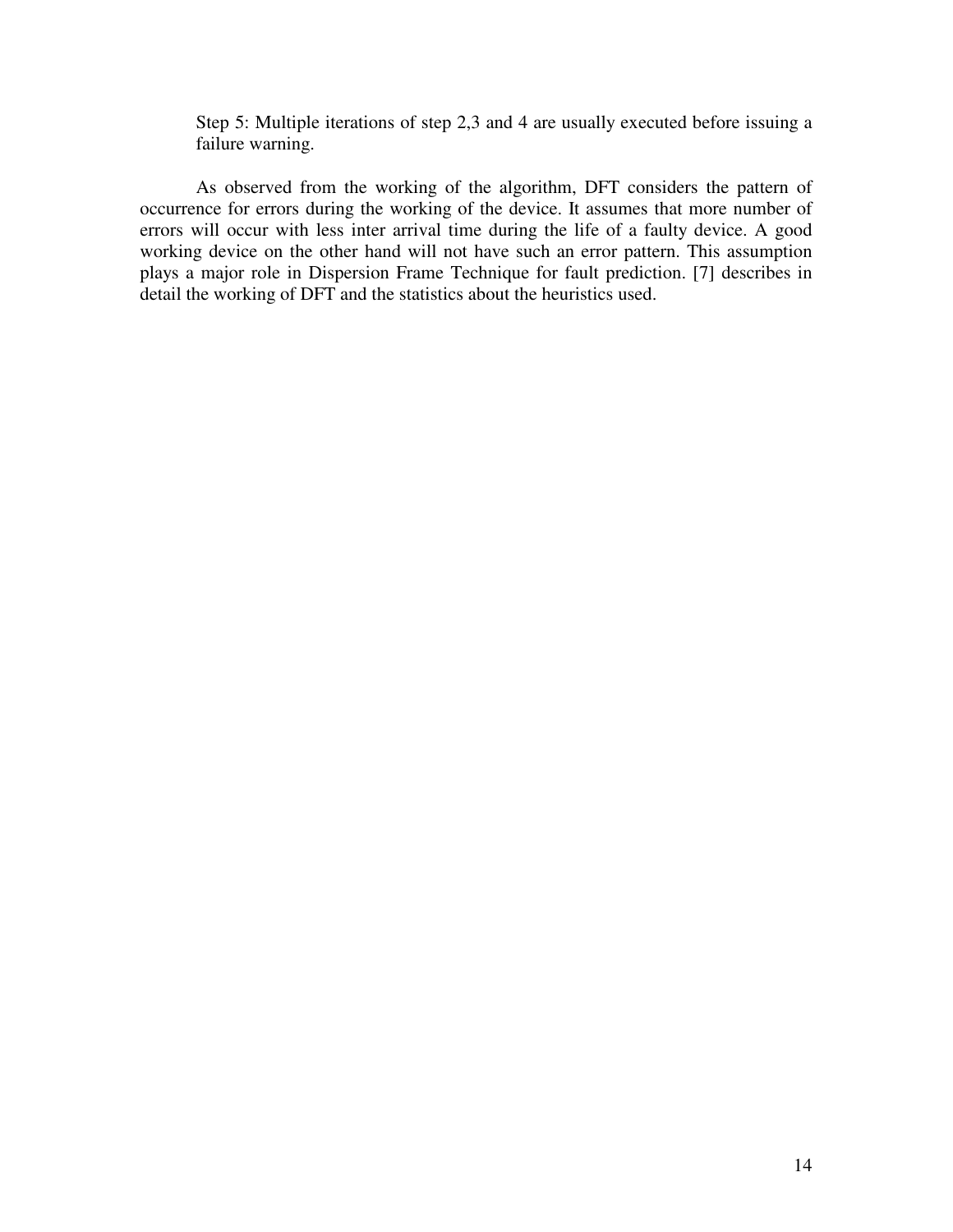# 4 - Proposed Project

This project is to develop a simulation environment for simulating proactive prediction in a distributed system. This includes developing a language for simulation and writing a parser to generate the simulation environment, during the initial stage of the project. Two fault prediction algorithms – 'the DFT algorithm' and 'Rank-Sum algorithm' are implemented and integrated to work in the simulation environment. A real time dataset and synthetic dataset are used for testing and result collection purpose. The following sections describe in detail the architecture and high-level implementation of the project. Section 4.3 gives the definition and usage for the language used to define the distributed system in simulation. Section 4.4 and 4.5 gives the algorithm implementation details and dataset preparation details respectively. Section 4.6 shows the GUI snapshots for the simulation.

# **4.1 Architecture Diagram**

Fig.5 illustrates the architecture diagram for this project. It gives an overview of the structure of the simulation system using a tree representation of the generated environment.

A text file containing the definition of the system in the language format described in section 4.3 is given as input to the simulation system. This input is fed to the parser. The parser parses the given environment definition and creates an equivalent environment in simulation. A GUI shown in section 4.6 is also generated for user viewing purpose.

Each of the lower level components like memory and disk can be assigned a file containing its behavior or reading values. Behavior value readings are read at a particular interval for the lower level components and the fault prediction algorithms are invoked, if needed. These algorithms read the behavior from the behavior file, calculate and predict an upcoming fault in the system. Any warning or error generated in the system is migrated onto the enclosing component. In fig.5, any warning or fault encountered in 'Disk 1' is migrated on to 'RAID 1', 'System 1', 'Network 1' and the 'Simulation Environment'.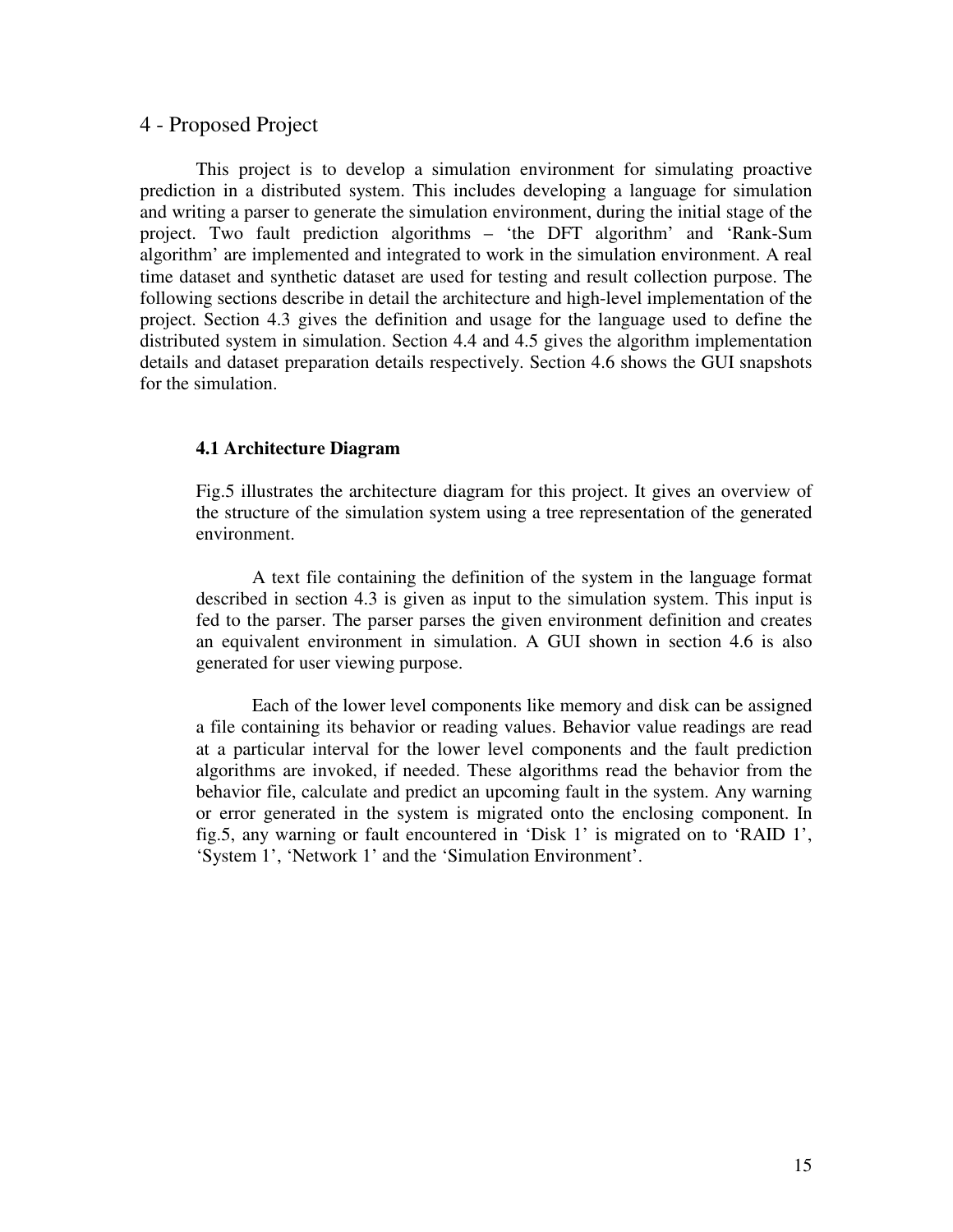

Fig.5- Architecture Diagram

Further detailed explanation about the working of the prediction mechanism is given in the flow diagram.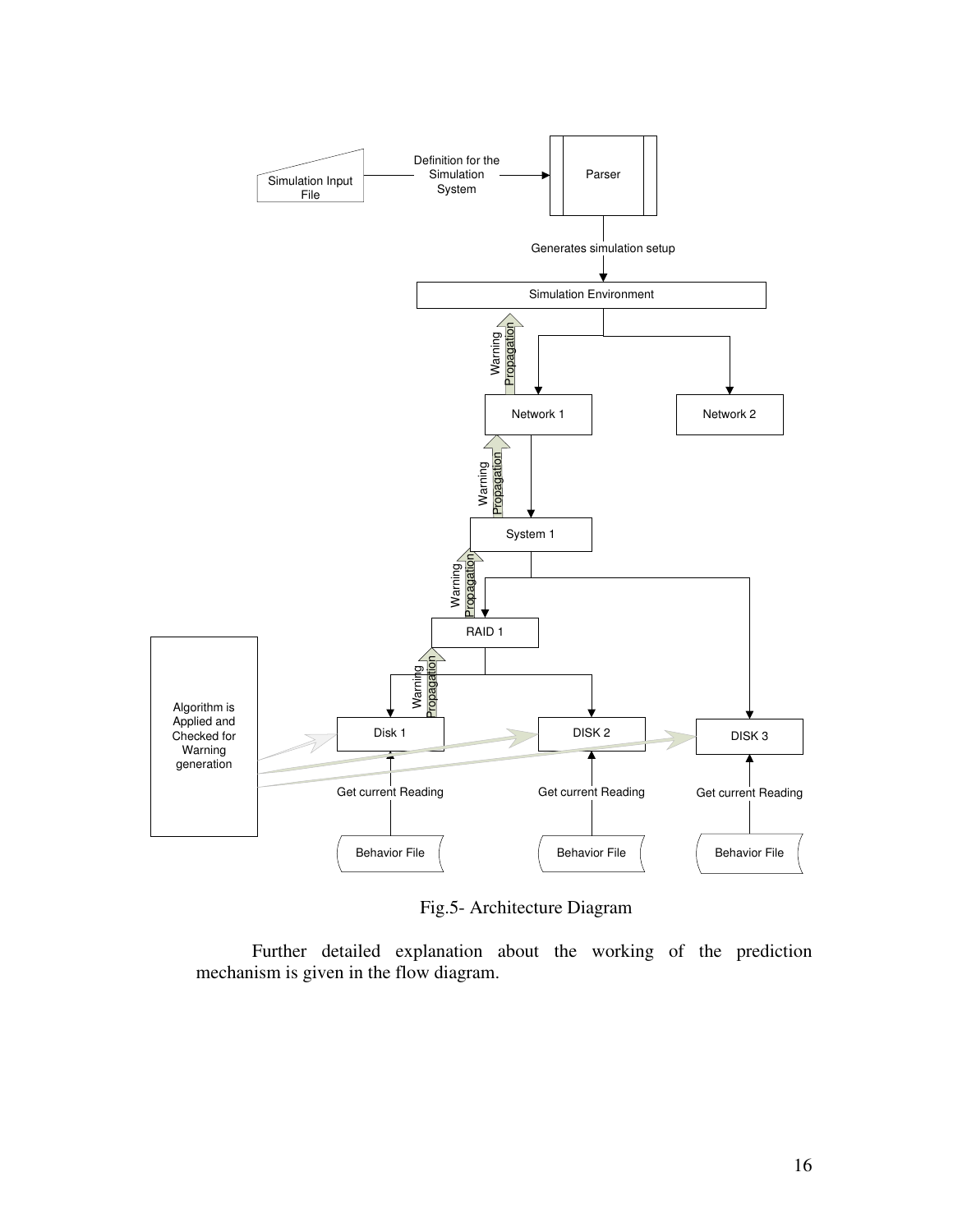# **4.2 Flow diagram**

Below is shown a flow diagram, giving a detailed explanation of detection of a warning or error in the lower level devices and flow of that warning in the simulation system. Figure 6 shows process done at each level in the simulation environment.



Fig. 6- Simulation Flow Diagram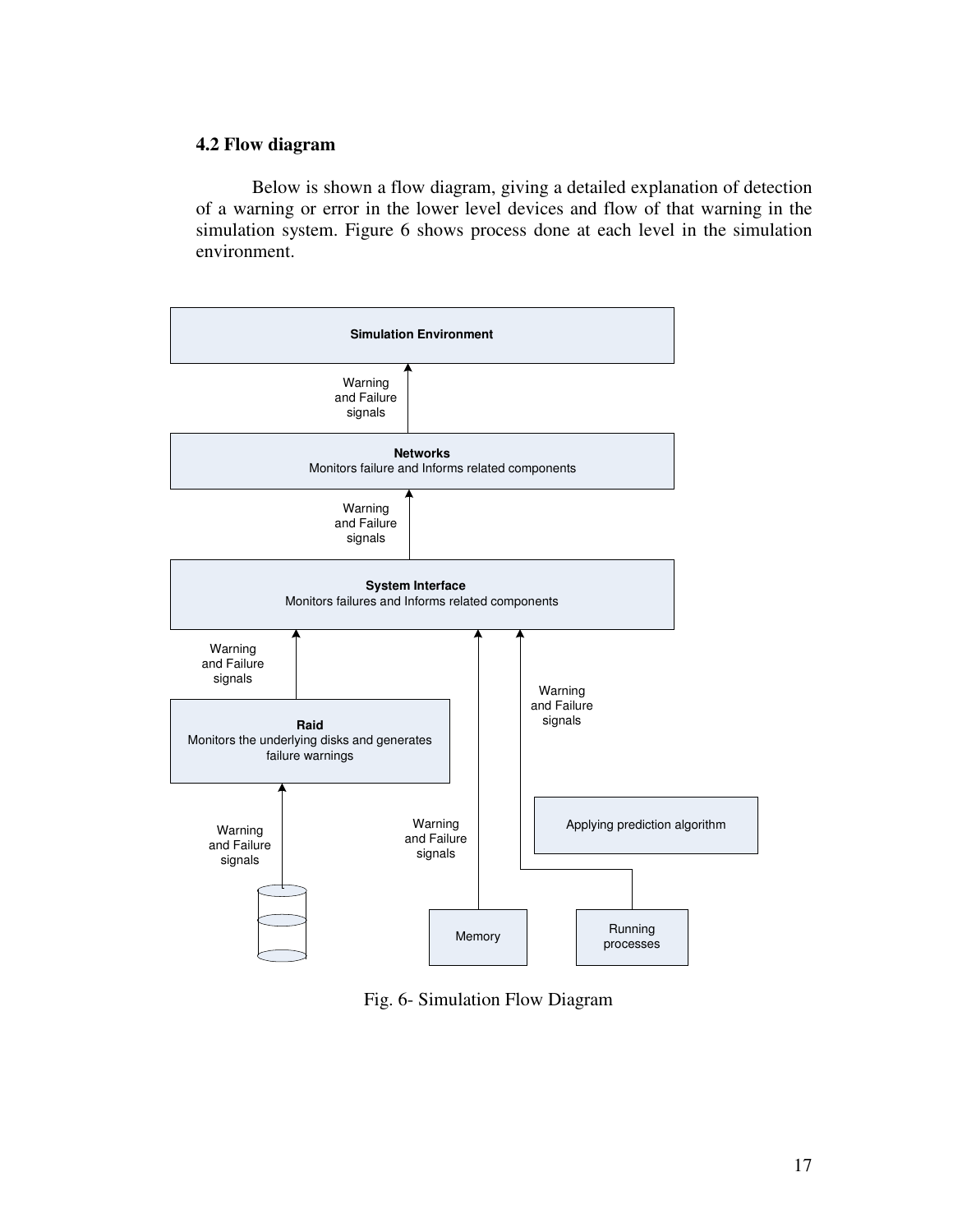Fig.6 shows the higher-level implementation for this project. The simulation works in the following steps:

- 1- Each individual component, i.e. disk, memory and process, read their respective behavior from a predefined file.
- 2- A failure prediction algorithm is invoked if necessary pre-failure conditions appear. Each individual component checks for its failure status at a fixed interval. If a warning or error condition is met, each device will inform its parent/enclosing device/system. E.g. If a RAID exist in the system, the individual disk failures will be reported to the RAID controller. Similarly, if any of the RAID, disk, memory or process qualifies any warning condition, they will report this to the parent interface.
- 3- A Raid can be configured for failure based on the number of tolerable disk failures. Eg. A Raid of 5 disks can be configured to declare as failed, if 3 of the 5 disks fail. Failure of one disk will not result in a Raid failure.
- 4- If two systems are related in the network, warning/ failure in one of the system results in migration of the warning/ failure to the dependent system. Thus informing them of a possible parent system failure and forcing them to save the current work and start the recovery henceforth.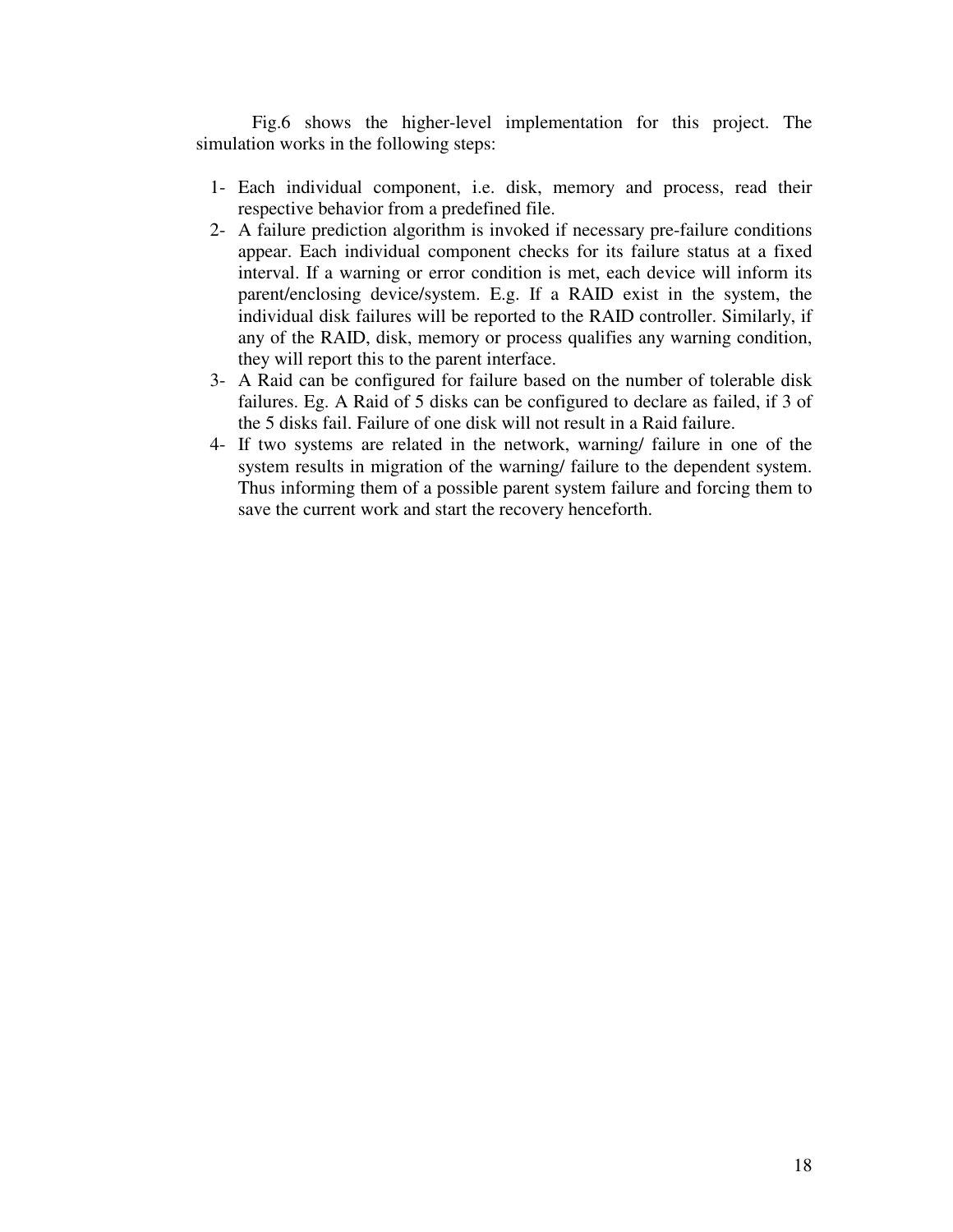## **4.3 Language for Simulation**

This project consists of defining a simulation language, which allows creation of a distributed environment for simulation purpose. The below defined language allows you to define an environment consisting of single or multiple networks. Each network can then be defined to hold single or multiple machines. Every machine can have one or more memory, disk or raid array. Also every machine can have single or multiple processes running on them. A RAID can be configured for the minimum number of disk failures to call it a RAID failure. Each of the lower end components (disk, memory and process) can be configured to use a file to read its running behavior. This language also facilitates to define the dependencies between systems. Given below is the grammar for the proposed language.

*Simulation* ::= (*Definition | RelationDef*)+ <EOL>

*Definition ::=* **DEFINE** (*EnvironmentDef* | *NetworkDef* | *SystemDef* | *MemDef* | *DiskDef* | *ProcDef* | *RaidDef*) **END;** <EOL>

*EnvironmentDef* ::= **ENVIRONMENT** *Id* **:** <EOL> *NetDeclare*+ *NetworkDef* ::= **NETWORK** *Id* **:** <EOL> (*SysDeclare* | *NetDeclare*)+ *SystemDef* ::= **SYSTEM** *Id* **:** <EOL> (*ProcDeclare* | *DiskDeclare* | *MemDeclare* | *RaidDeclare*)+ *MemDef* ::= **MEM** *Id* **;** <EOL> **RUNNING** *FileName* **;** <EOL> *DiskDef* ::= **DISK** *Id* **;** <EOL> **RUNNING** *FileName* **;** <EOL> *ProcDef* ::= **PROC** *Id* **;** <EOL> **RUNNING** *FileName* **;** <EOL> *RaidDef* ::= **RAID** *Id* **;** <EOL> *DiskDeclare+ RelationDef* ::= **RELATION** *Id* **DEPENDS\_ON** *Id* **;** <EOL>

*NetDeclare* ::= **NETWORK** *Id* **;** <EOL> *SysDeclare* ::= **SYSTEM** *Id* **;** <EOL> *DiskDeclare* ::= **DISK** *Id* **;** <EOL> *ProcDeclare* ::= **PROC** *Id* **;** <EOL> *DiskDeclare* ::= **DISK** *Id* **;** <EOL> *RaidDeclare* ::= **RAID** *Id Number* **;** <EOL>

*Id* ::=  $[a-zA-Z][ a-zA-Z]$  0-9]\* *Number* ::= [0-9]+  $FileName ::= Id (.Id)?$ 

 $\langle EOL \rangle$  - defined as the newline (\n) character in a UNIX environment or carriage return  $(\n\chi\gamma)$  in Windows.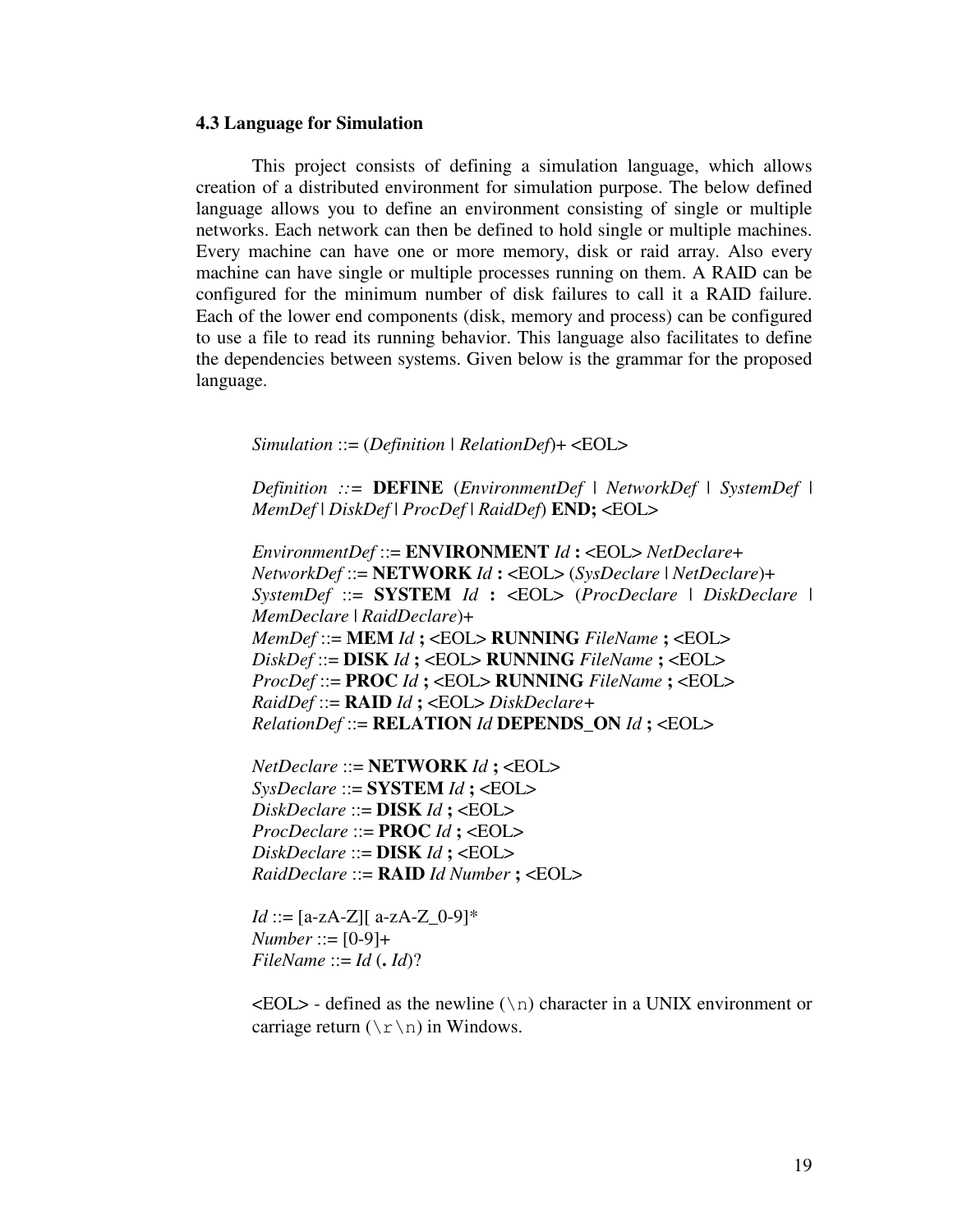# **Semantic Rules for the language:**

- 1. Each Element needs to be declared before defining it. Here, each declaration is equivalent to creating an object and each definition is equivalent to configuring the component for its parameters
- 2. The Container needs to be declared and defined before the contained element. E.g. 'Environment' needs to be declared and defined before the 'Networks'.
- 3. The first component to be declared has to be an 'Environment'. Two environments can co-exist. But they cannot be related.
- 4. Each Component can declare multiple components in its definition. E.g. 'Environment' can contain multiple 'Networks' and a 'Network' can contain multiple 'Systems'.
- 5. Each declared component need not be defined.
- 6. Declaration of a 'Raid' takes the number of disks whose failure can be tolerated by the system as '*DiskDeclare*' parameter.
- 7. 'Relation' defines a dependency relationship between two components. Both the components involved in a 'Relation' need to be defined before defining a dependency between them.
- 8. *Id* can be any alphanumeric starting with an alphabet.
- 9. *FileName* can be any text file with a single '.' extension.

Following is an example that will clarify the grammar usage:

DEFINE ENVIRONMENT env1 NETWORK N1; END;

Here an environment 'env1' is defined. It contains a declaration for a Network 'N1'. User can declare one or more networks in an environment.

> DEFINE NETWORK N1: SYSTEM SYS1; SYSTEM SYS2; END;

Similarly, the definition of each network can contain multiple systems.

DEFINE SYSTEM SYS1: PROC PROC1; DISK DISK1; MEM MEM1; RAID RAID1 1; END;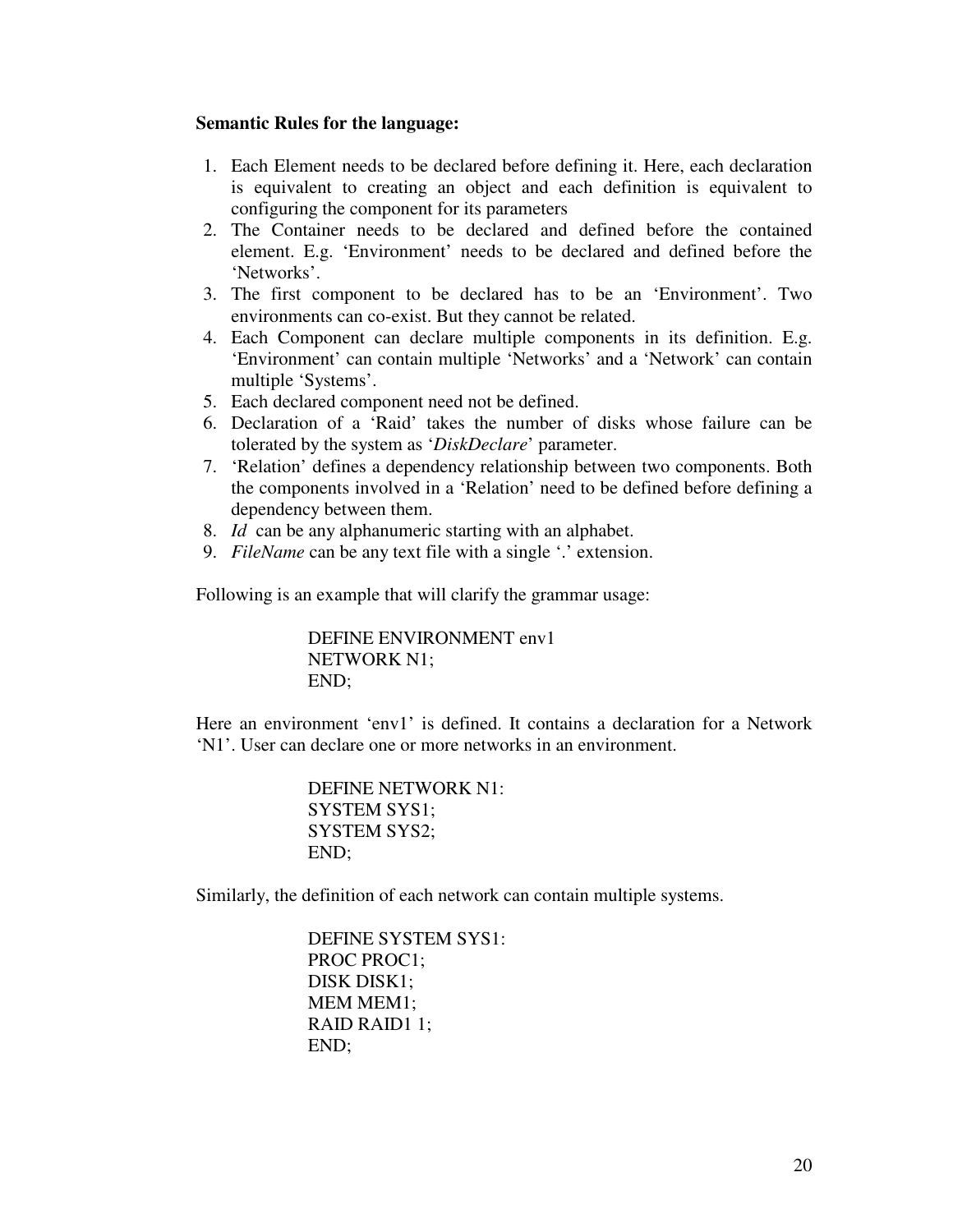Defining a system involves declaring single or multiple components in it. Note that declaration of RAID array is followed by a number indicating the count of disk failures that can be tolerated during the normal run of the system.

> DEFINE RAID RAID1: DISK DISK2; DISK DISK3; DISK DISK4; END;

The definition of a raid array should contain disks more than the declared tolerable number of disks.

> DEFINE DISK DISK2: RUNNING simulation testing 100002.csv; END;

Each end level component like Memory, Disk and Procedure can be defined to have a file giving their readings for their run. If an end component does not specify a running file, it will be assumed to be running good throughout the simulation lifetime.

# RELATION SYS2 DEPENDS\_ON SYS1;

Users are allowed to define a relationship between two systems or networks, in terms of their dependence. Here the above declaration allows SYS2 to be defined as a dependent on SYS1. This declaration needs both the systems to be created before defining their relationship. Any fault or failure in SYS1 will result in a respective fault or failure in SYS2.

# **NOTE:**

[1] - This language needs the components to be defined in their order of subgrouping. i.e. the enclosing components in the architecture should be declared before the enclosed one ( E.g. a machine should be declared and defined before the disk contained in it.)

[2]- This language expects unique names of the components. i.e. no two devices can have the same name. Unique names were not possible in coding as definitions are allowed anywhere irrespective of the parent component, leaving no option to identify similar named components uniquely.

Developing a simulation includes building the specified environment from the given definition of the system. This includes writing a parser to read the configuration file and build an equivalent network configuration in simulation environment.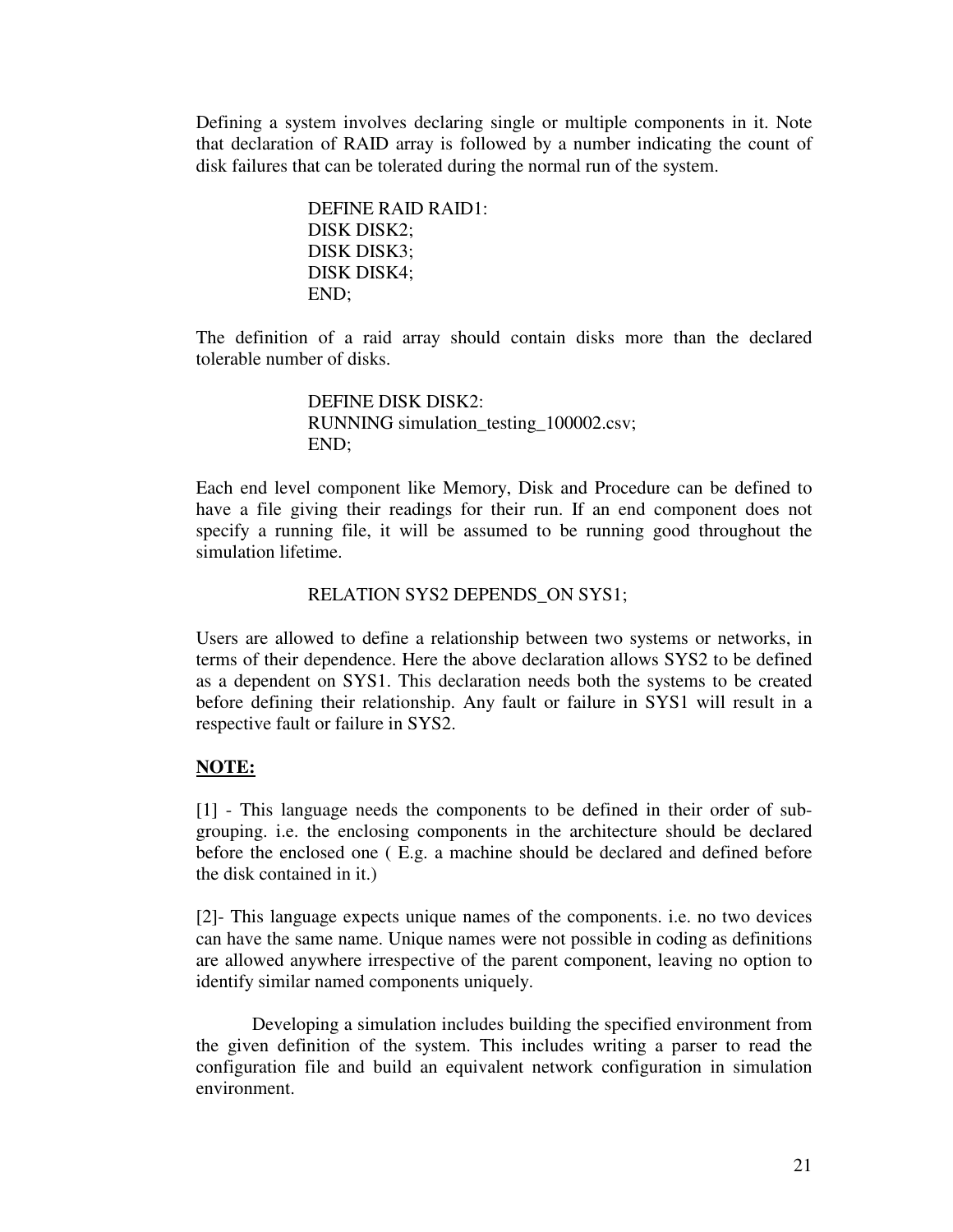#### **4.4 Implementing DFT and Rank Sum algorithms**

The description and working details for these algorithms are given in section 2 and 3. The DFT uses error thresholds from SMART to identify an incoming error and predicts a fault based on the pattern of these error occurrences. Rank-Sum on the other hand compares incoming values with reference values in order to generate a failure prediction. These algorithms are implemented in Java and integrated to a JavaSwing GUI for visualization of the fault prediction process. Screen shots for the GUI are given in section 4.6.

 The project allows choosing one of the prediction techniques using a command line parameter at the start of the simulation run. Multiple instances of this simulation can be run for similar/different simulation environment definitions and algorithms in a JVM.

The data sets used for testing and result collection purpose are the real time working statistics for hard disk. More about the dataset is given in section 4.5.

## **4.5 Dataset preparation**

The dataset used in this project is a real time statistical data for hard disks available at 'http://cmrr.ucsd.edu/people/hughes/smart/dataset/'. Detailed description for this dataset is given in [3]. This dataset is in '.arff' format and contains data of 64 attributes for 178 good working disks (disks that did not fail during their working lifetime) and 191 bad working disks (disks that ultimately failed during their lifetime of operation).

#### **4.5.1 Dataset analysis**

The dataset used here, is a raw dataset containing 64 attributes. Analysis was done on this dataset to remove the unwanted attributes and find valid thresholds for each attribute. WEKA and Microsoft access facilities were used for statistical analysis of the dataset. Data mining using WEKA and MS SQL server were done on this dataset to find some patterns for prediction purpose. Analysis using data mining reveal little about the dataset and hence statistical analysis was used for this purpose.

Using statistical analysis, the dataset of 64 attributes was reduced to 24 important attributes. This reduction was done considering only the statistical factors. Further research can be done on this dataset and further reduction is possible. This can be considered as extension to this project.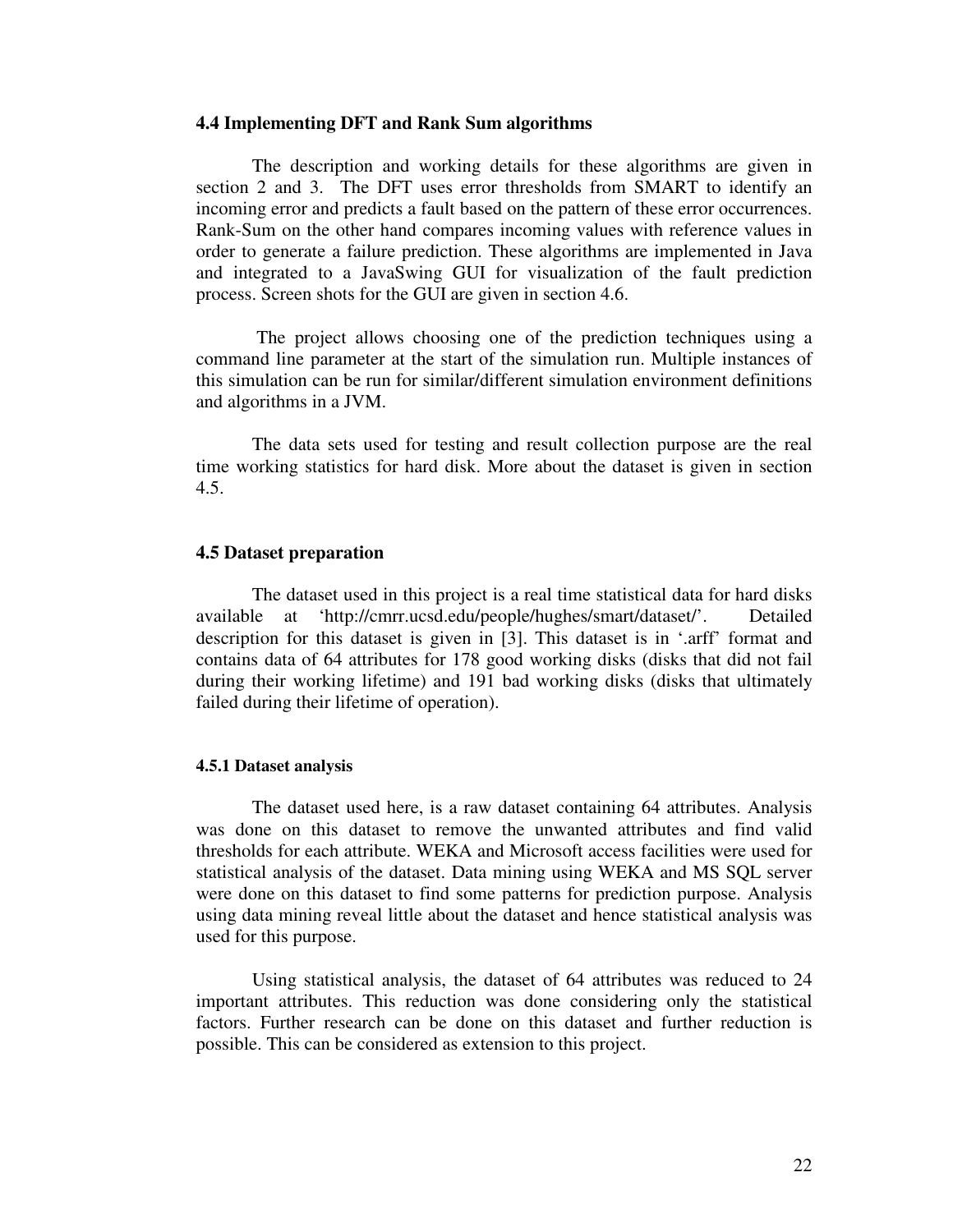Both DFT and Rank-Sum, use this dataset in different ways according to their requirement for fault prediction purpose. The following sections give a detailed understanding of how this dataset is further refined and used by both algorithms.

## **4.5.2 Dataset modification for Rank-Sum**

Rank-Sum algorithm uses reference dataset, made up of good working disk data, as a reference for comparing the considered disk behavior. It compares the incoming disk pattern with the reference pattern for every time interval. Rank-Sum algorithm does not assume a disk working to follow any particular pattern. Hence it compares the incoming behavior with a reference set made of good disk behaviors for a disk of same type. Figure 8 shows the usage of the dataset for the Rank-Sum algorithm.



Fig. 8 Use of dataset for Rank-Sum

Fig. 8 shows Rank-Sum algorithm using the reference dataset for fault predictions. This reference dataset contains 50 readings of good disks for each time interval. These values are generated by an average over the 178 available good working disk data. Each of the incoming 24 attributes is compared against the reference data value for a particular time interval. If any abnormal behavior is detected, the Rank-Sum algorithm conditions (section 3.1) for fault prediction are applied. This system further generates fault predictions.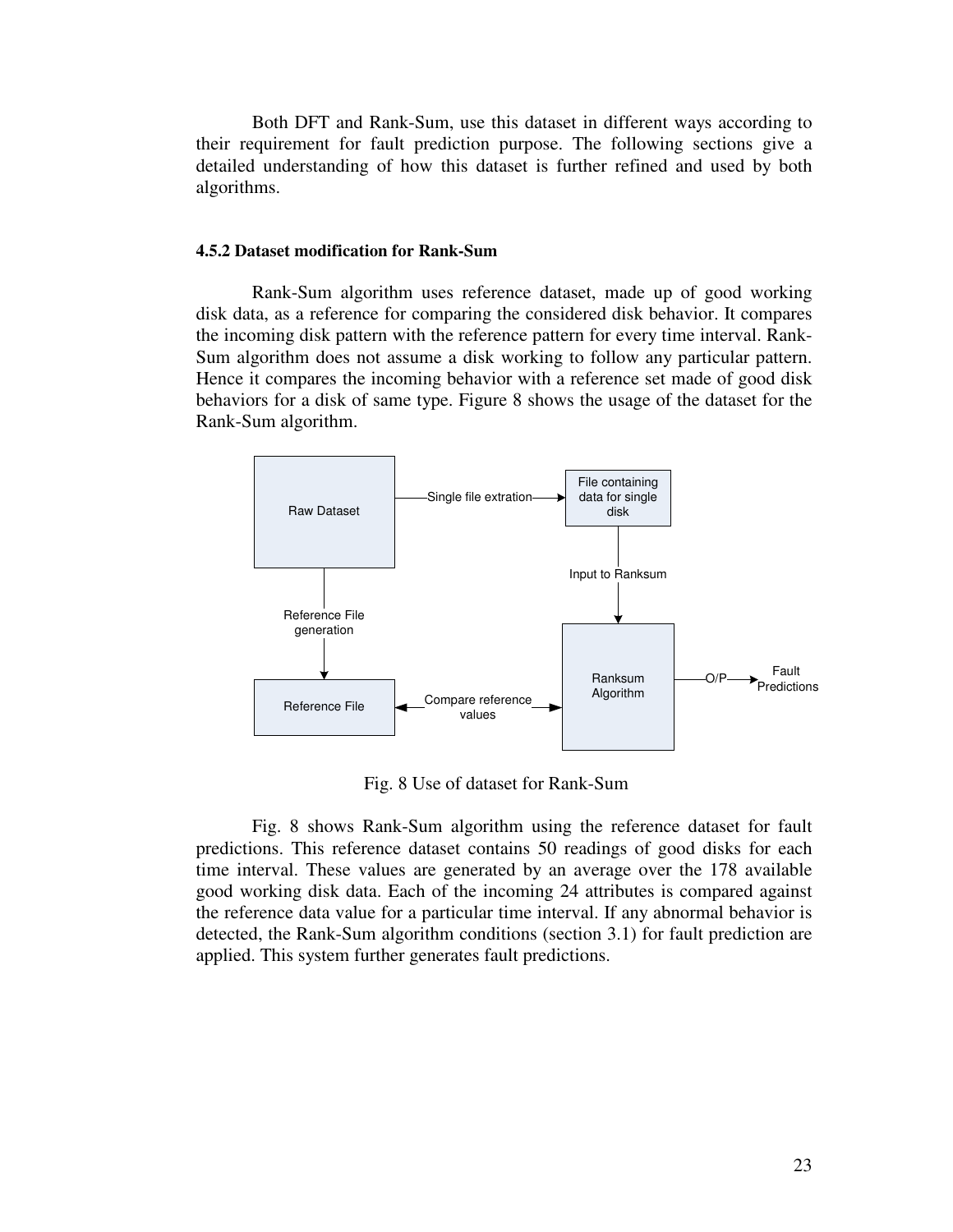#### **4.5.3 Dataset modification for DFT**

DFT algorithm uses threshold values for each attribute in the dataset to detect abnormal behavior in order to predict a possible failure. In order to simulate this behavior, the threshold values for all 24 attributes in the dataset were needed. [7] states that, threshold values for each disk attribute are normally given by the disk manufacturer. For this project, statistical analysis on the good and bad drives is used to get threshold values for each attribute. Figure 7 shows the use of datasets for DFT.



Fig. 7 Use of dataset for DFT

DFT reads the value for each attribute for the considered disk and checks it against the pre decided threshold values. A warning is generated if any of the threshold value has been exceeded and if any of the rules for DFT holds true (section 2.1). Fig. 7 shows this process.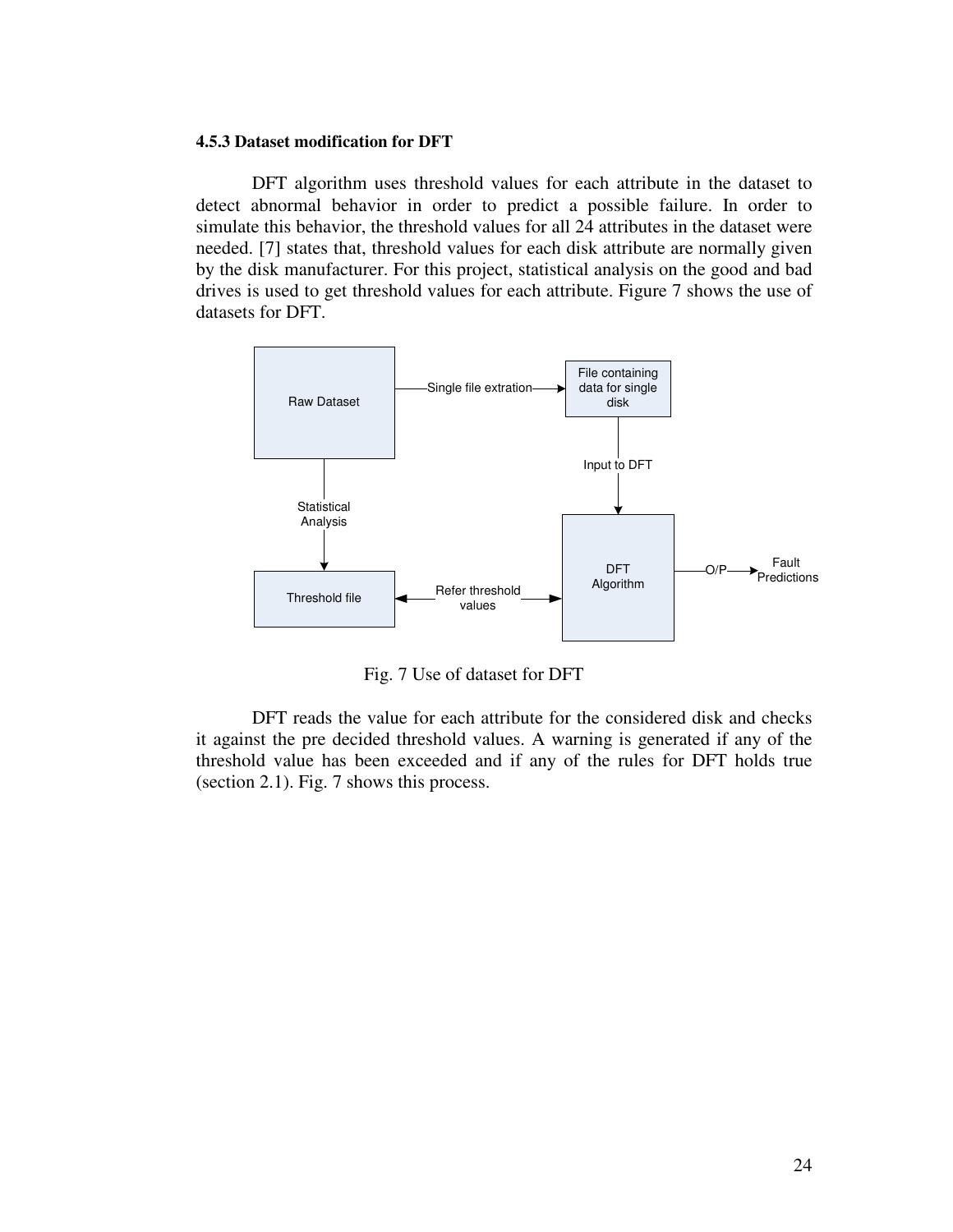## **4.5.4 Synthetic dataset**

A synthetic dataset is generated in the project for verifying the prediction accuracy for DFT algorithm, given optimum thresholds. The used raw dataset, do not provide enough information to verify the nature of the algorithms. This is because of the fact that reference set used for Rank-Sum is generated from the dataset itself, making Rank-Sum more accurate. Hence, a synthetic dataset is used to verify fault prediction accuracy for both algorithms.

The synthetic dataset is generated, using the threshold values found from statistical analysis of the dataset and the existing raw dataset. Threshold values are inserted into the existing raw dataset in a way as to preserve its behavior. The resultant synthetic dataset contains rows with values exceeding the pre-calculated threshold values.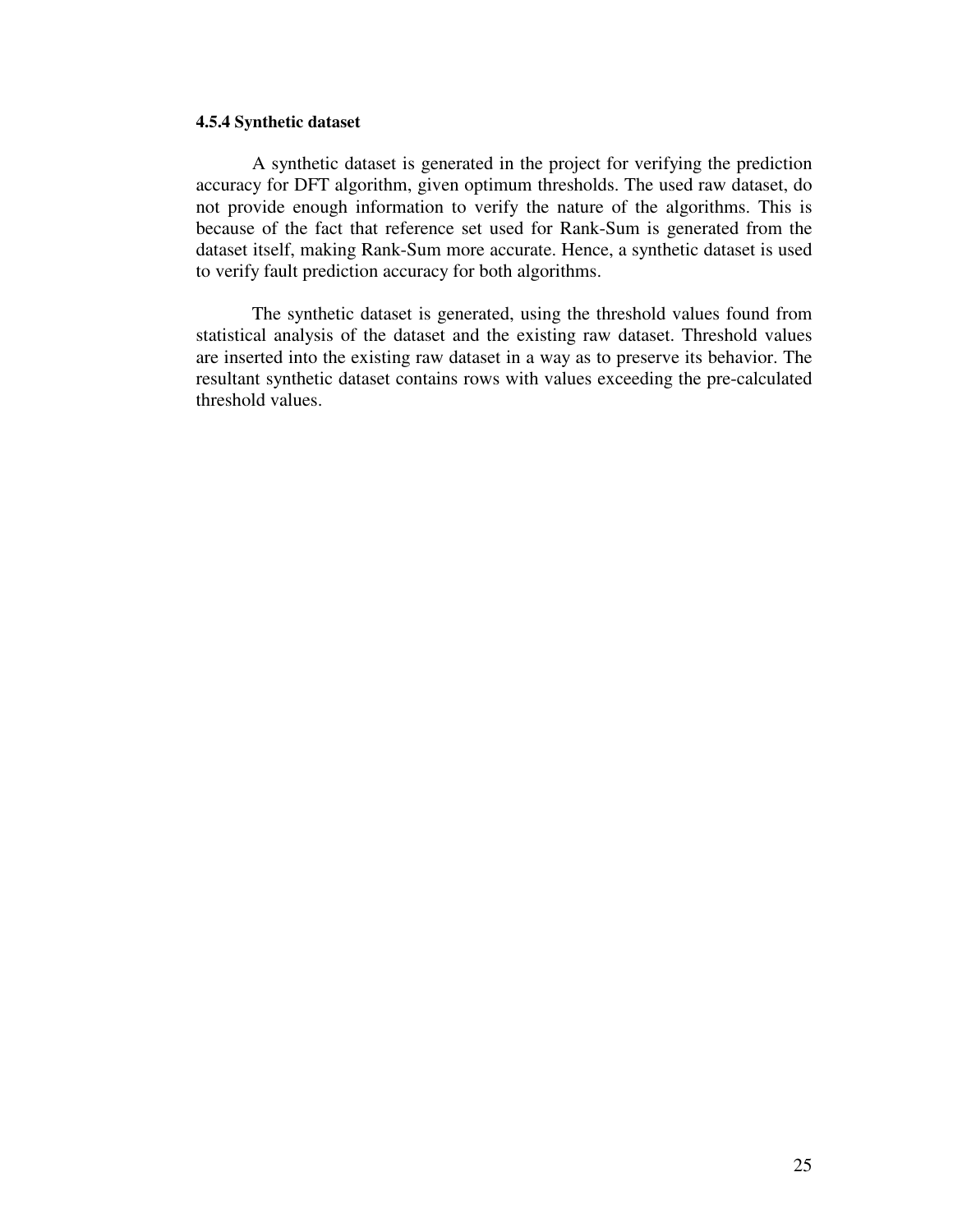## **4.6 Front-end GUI**

This project has a GUI front-end developed in Java Swing for visualizing the fault prediction mechanism on a time line. It allows the user to visualize the behavior of the fault prediction algorithm on the simulated distributed system. Following are the snapshots for the simulation system.

| $\frac{d}{d\theta}$ Simulation GUI | $\Box$ e $\times$ |
|------------------------------------|-------------------|
| ENVIRONMENT - ENVIRONMENT_env1     |                   |
| NETWORK - NETWORK N1 -             |                   |
| <b>F SYSTEM - SYSTEM_SYS1</b>      |                   |
| MEM - MEM_MEM1                     | MEM_MEM1          |
| PROC-PROC_PROC1                    |                   |
| RAID - RAID_RAID1 -                |                   |
| DISK - DISK_DISK3                  |                   |
| DISK-DISK_DISK4                    |                   |
| DISK-DISK_DISK5                    |                   |
| SYSTEM - SYSTEM_SYS2               |                   |
|                                    |                   |

Fig. 9 Snapshot for normal working of the simulation

Fig. 9 gives a snapshot for the normal working of the simulation. It shows various devices like disks, memory, process and raids depicted in different colors. All lower level configurable devices are colored GRAY. The GREEN colored rectangle shows the time line for each device. This rectangle grows with passing of time intervals. The GREEN color indicates normal working of the devices. The system, network and environment are shown as different colored panels.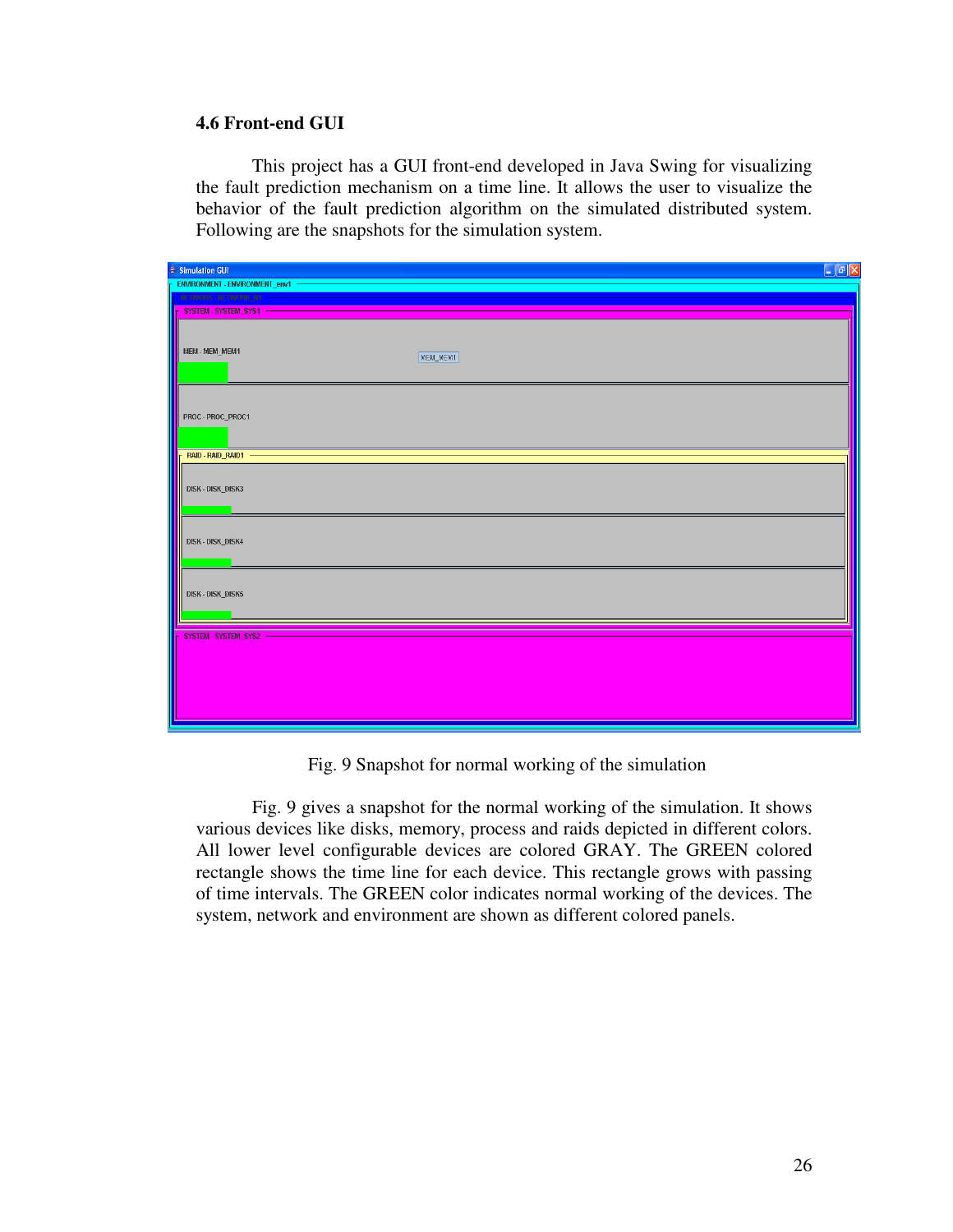| $\Box$ a $\times$<br>$\frac{d}{dx}$ Simulation GUI      |  |
|---------------------------------------------------------|--|
| ENVIRONMENT - ENVIRONMENT_env1 -                        |  |
| NETWORK - NETWORK_N1 -                                  |  |
| <b>F SYSTEM - SYSTEM_SYS1 -</b>                         |  |
| MEM - MEM_MEM1                                          |  |
| PROC-PROC_PROC1                                         |  |
| <b>F RAID-RAID_RAID1 -</b>                              |  |
| DISK - DISK_DISK3<br><b>THE REAL</b><br>and the control |  |
| DISK-DISK_DISK4                                         |  |
| <b>DISK - DISK_DISK5</b>                                |  |
| SYSTEM - SYSTEM_SYS2 -                                  |  |
|                                                         |  |

Fig. 10 shows the snapshot for the simulation when the fault prediction algorithm predicts a warning.

Fig. 10 Snapshot for generation of a warning in Simulation

Fig. 10 shows the simulation system GUI state when a warning is generated. The rectangular time line shows the warning predictions for a time interval colored as ORANGE. Fig. 10 shows all related components colored ORANGE when a warning is generated. Here Disk3 has an abnormal behavior and hence warning is generated during its working. Disk3 is a part of Raid1 and hence Raid1 also shows a warning. Similarly SYS1, N1 and env1 are also colored ORANGE. Here, SYS2 is dependent on SYS1 and hence it also is colored ORANGE. Disk4, Disk5, Mem1 and Proc1 show a normal behavior.

The simulation system supports depiction of recovery and temporary failures for a device. This can be seen in the interspaced GREEN and ORANGE colored blocks in the timeline for Disk3. The intermediate ORANGE colored block between the GREEN blocks indicate temporary failures.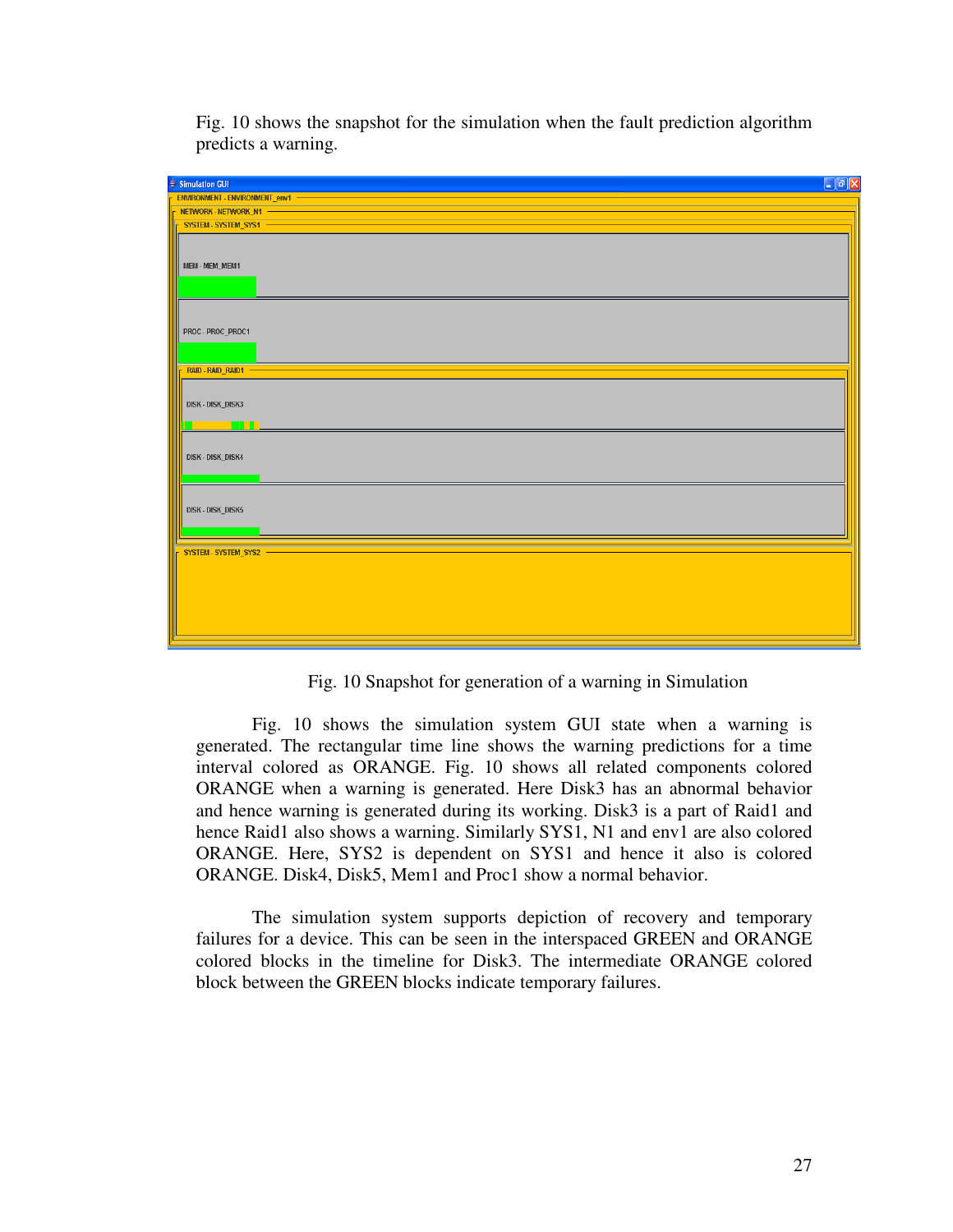



Fig. 11 Snapshot for failure of a component in simulation

Fig.11 shows the state of the simulation system when a failure occurs in any component. Here, Disk3 failed generating a RED colored rectangle for its time interval on the time line. This failure was then migrated to all the related components, coloring all of them RED. Fig. 11 shows other components working fine showing the GREEN colored time line. In simulation, the end of data for a device is considered as its failure state.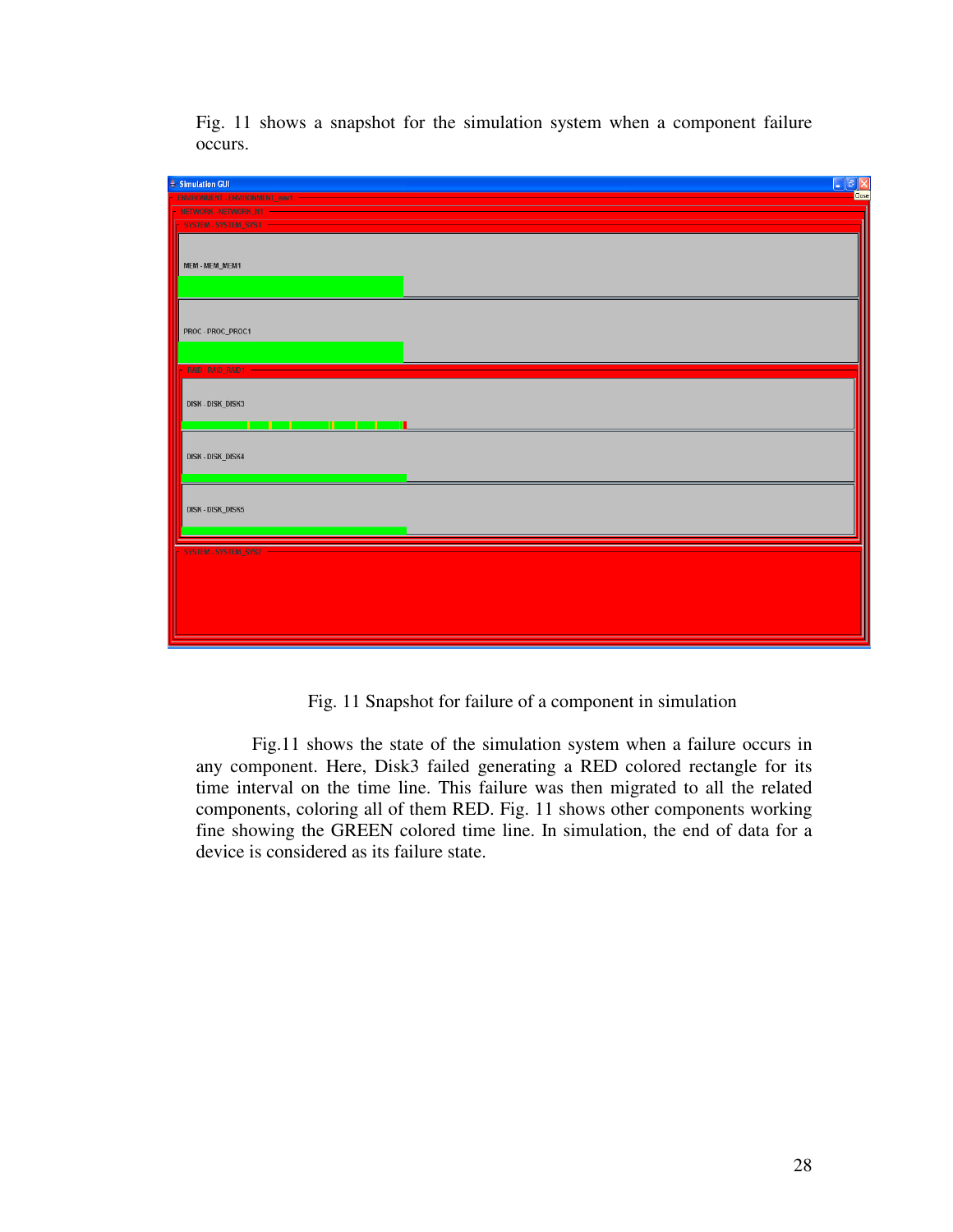# 5 – Result Collection and Analysis

The main emphasis of this project is to understand the Output/Warning patterns for Rank-Sum and DFT for a given set of disk data. Experiments are conducted for collecting behavior statistics for both algorithms. The dataset to be used is given in [3]. The dataset contains real time statistics for the working of hard drive disks. The dataset has been studied and modified as needed, so as to meet the requirements of the project. The modifications for the dataset are explained in section 4.5. Other measures to be considered for comparing these algorithms are prediction accuracy and prediction precision.

## **5.1 Behavioral analysis for Rank-Sum**

Rank-Sum algorithm, as mentioned in section 2, compares the incoming attribute values to a set of reference values for a given interval of time. If the incoming value exceeds the threshold of reference values, a warning is generated. Figure 12 is a snapshot for the working of the Rank-Sum algorithm.



Fig.12 Snapshot for Rank-Sum

As seen in fig.12, Rank-Sum is very sensitive to abnormal behavior of the disk data. It generates a warning in the  $20<sup>th</sup>$  hr of operation. This is because of the fact that incoming data values are compared directly with a reference set. Any anomaly between the reading for the reference set and the incoming data will generate a warning. A well-defined reference dataset can change the prediction pattern and sensitivity.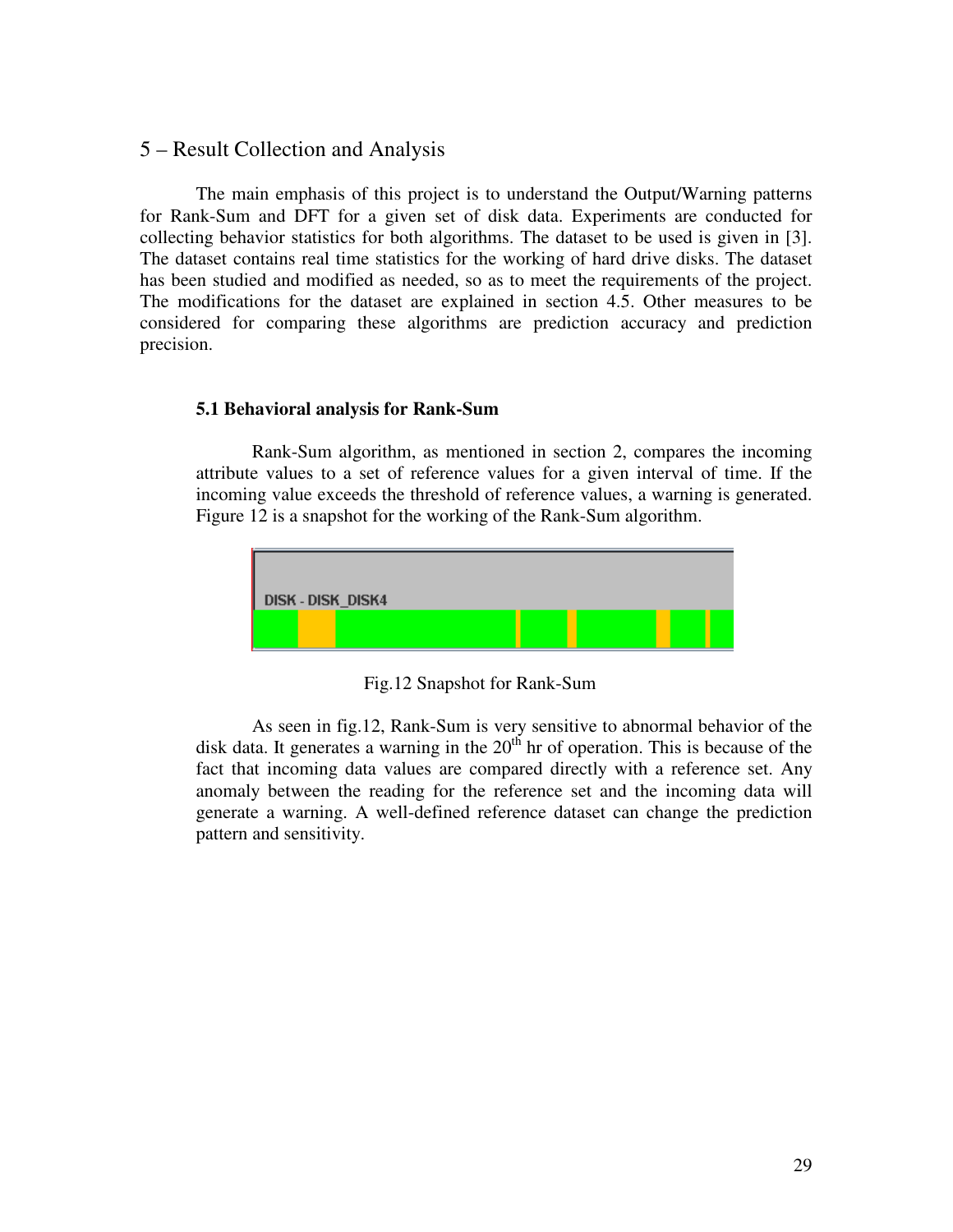## **5.2 Behavior analysis for DFT**

This project uses DFT as an error pattern recognizer for the errors generated from SMART. In other words, the errors generated from applying SMART on the incoming values are fed to DFT for error pattern recognition. DFT predicts a warning, if any of the error conditions (section 3.1) are met. Figure 13 is a snapshot for the working of the DFT algorithm. This snapshot is for the same disk data used for Rank-Sum in fig.12.



Fig.13 Snapshot for DFT

Here fig.13 shows that DFT predicts the warning in the  $136<sup>th</sup>$  hr. DFT tries to find a pattern for error occurrences and hence is less sensitive to sudden abnormal behaviors encountered during the run of the system.

## **5.3 Prediction Accuracy**

Accuracy is a measure of how exact the prediction of the algorithm in question is. In other words, this is the measure of the false alarms generated by the system. Accuracy is an important metric to be considered, as false alarms can incur high cost to vendor/system owner. Accuracy is often considered as a starting point for analyzing the quality of a predictive model [6].

Both Rank-Sum and DFT were tested for a set of 30 good and 26 bad disk drives, for calculating the prediction accuracy. Using the formulas given in [6], prediction accuracy can be calculated as follows:

Rank-Sum Algorithm DFT Algorithm

|  | <b>DFT</b> Algorithm |  |
|--|----------------------|--|
|  |                      |  |

|          | Predicted | Predicted |
|----------|-----------|-----------|
|          | Negative  | Positive  |
| Negative |           |           |
| Cases    | 26        |           |
| Positive |           |           |
| Cases    |           | 21        |

Table 5.3.1 Table 5.3.2

Prediction Accuracy = 83.9% Prediction Accuracy =  $75\%$ (Rank-Sum) (DFT)

|          | Negative | Positive |
|----------|----------|----------|
| Negative |          |          |
| Cases    | 30       | 0        |
| Positive |          |          |
| Cases    | 14       | 12       |
|          |          |          |

Predicted

Predicted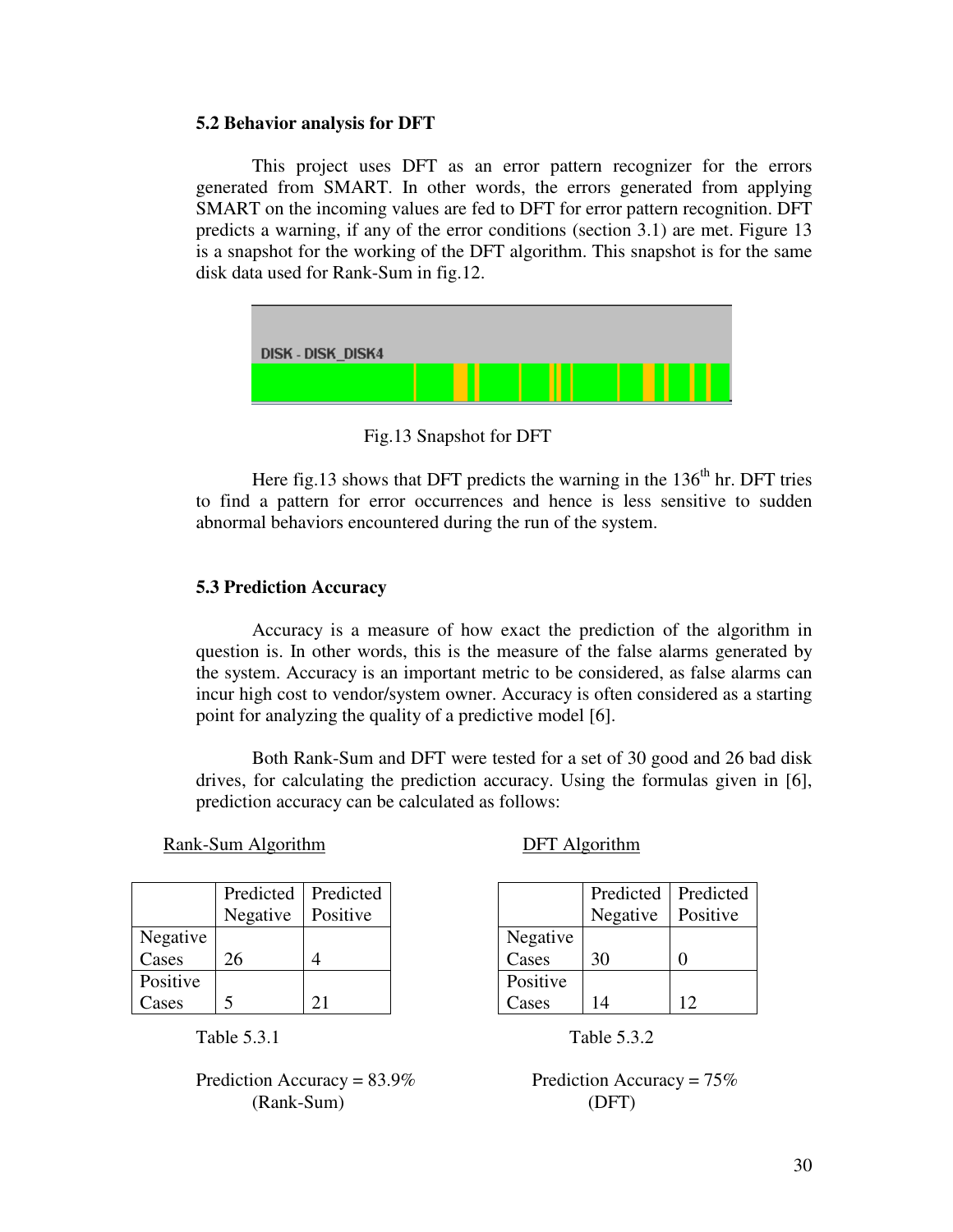Results show that Rank-Sum gives higher prediction accuracy as compared to DFT.

Detailed analysis reveal that DFT identifies all good drives as good but is not able to generate warnings for all bad disks. This is because of the fact that not all bad-working disks have enough data for error pattern generation. Also, the threshold values for SMART play an important role in error identification. An optimum threshold value can improve its prediction accuracy further.

Rank-Sum, as expected behaves very sensitive to the change in values of the incoming data. As shown in the table 5.3.1, Rank-Sum generates warning for 4 good working disks. On the other hand, it is able to identify more bad working disks as compared to DFT because of its ability to recognize sudden spurts of abnormal behavior.

# **5.4 Prediction Precision**

Precision gives the measure of how precisely in time was the warning generated by the algorithms. This may allow us to distinguish the algorithms by when the warnings are generated in the time frame (early / late warnings). Certain applications may need an early warning whereas the others may need a just in time warning. This factor can help in choosing an algorithm based on the specified tradeoff.

This project involved testing both the algorithms for 26 bad working drives and collect prediction statistics in their time frames. Graph 5.4.1 gives a comparison for Rank-Sum and DFT for their warning predictions.



Graph 5.4.1- Precision graph for DFT and Rank-Sum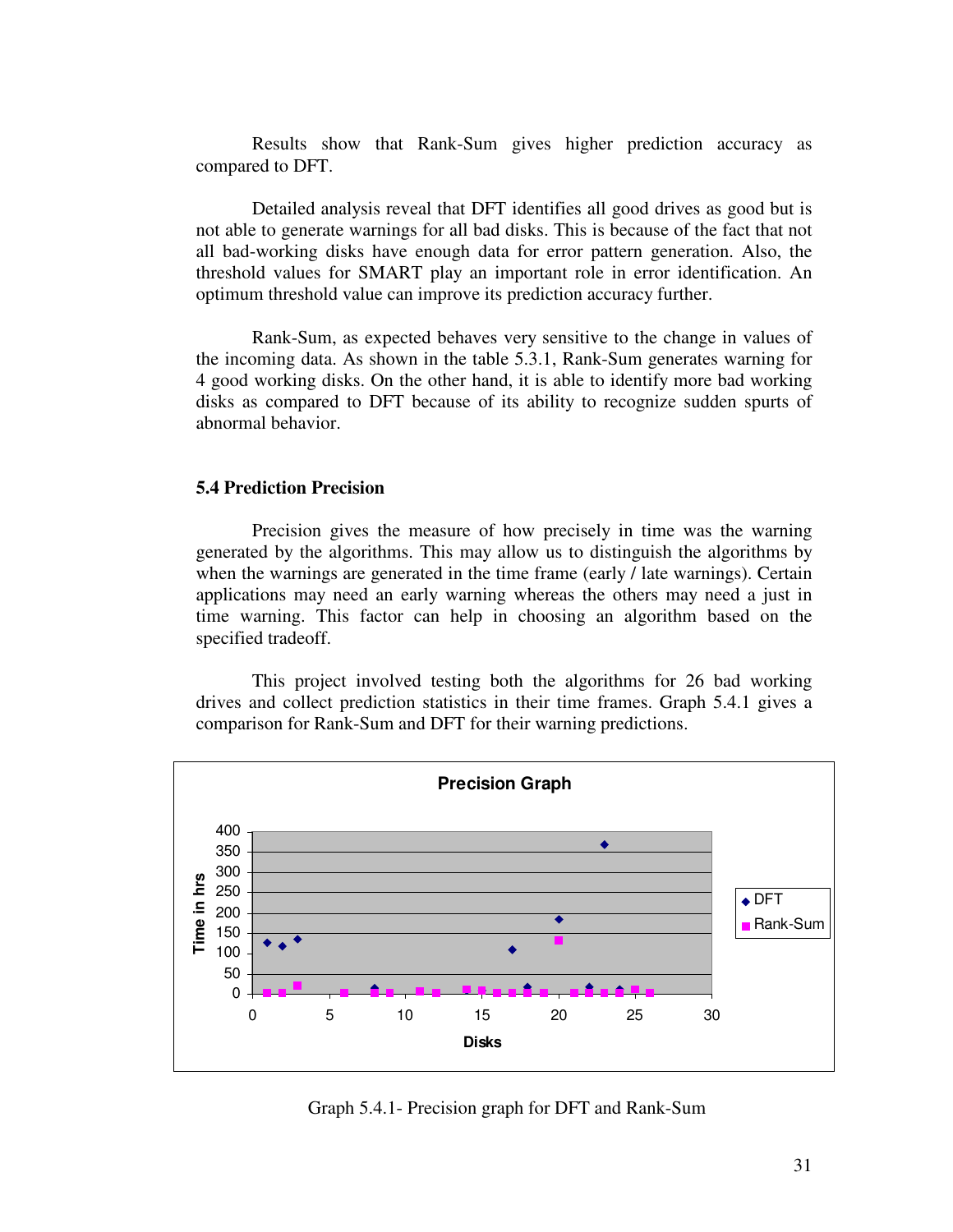In graph 5.4.1, the blue dots represent the prediction in time for DFT algorithm and the pink dots represent the prediction in time for the Rank-Sum algorithm. As observed in the graph, Rank-Sum algorithm generates warnings way ahead in time as compared to DFT. This gives a trade-off between the two algorithms. Rank-Sum can be used for sensitive applications where failure prediction well advance in time are useful and false alarms are not of much concern. Whereas, DFT can be used where false alarms can cost heavily and the system requires just in time failure predictions. Further research can be done on the threshold values used for DFT to improve its failure predictions.

## **5.5 Prediction Accuracy using Synthetic Dataset**

Here, synthetic dataset is used to justify that improving the threshold values can result in improvement of prediction accuracy for DFT. The dataset used has rows with data values exceeding the pre-calculated threshold values. Results are collected for 20 bad working synthetic disks. Modifying table 5.3.1 and 5.3.2 to include results of synthetic data for bad working disks, we get

Rank-Sum Algorithm DFT Algorithm

|          | Predicted | Predicted |
|----------|-----------|-----------|
|          | Negative  | Positive  |
| Negative |           |           |
| Cases    | 26        |           |
| Positive |           |           |
| Cases    |           | 20        |



(Rank-Sum) (DFT)

|          | Predicted | Predicted |
|----------|-----------|-----------|
|          | Negative  | Positive  |
| Negative |           |           |
| Cases    | 30        | 0         |
| Positive |           |           |
| Cases    | C         | 18        |

Prediction Accuracy =  $92\%$  Prediction Accuracy =  $96\%$ 

Above calculations show that, if better defined threshold values are used, DFT can predict much accurately. Also an observation to be noted is that, the device needs to run long enough to at least generate 3 errors (2 dispersion frames), for DFT to identify the error.

 As a conclusion of this section, we can conclude that Rank-Sum can predict majority of failures, but may be too early in time. As compared to this, DFT gives just in time prediction, but is restricted by the need to identify a pattern for errors, which may not exist always.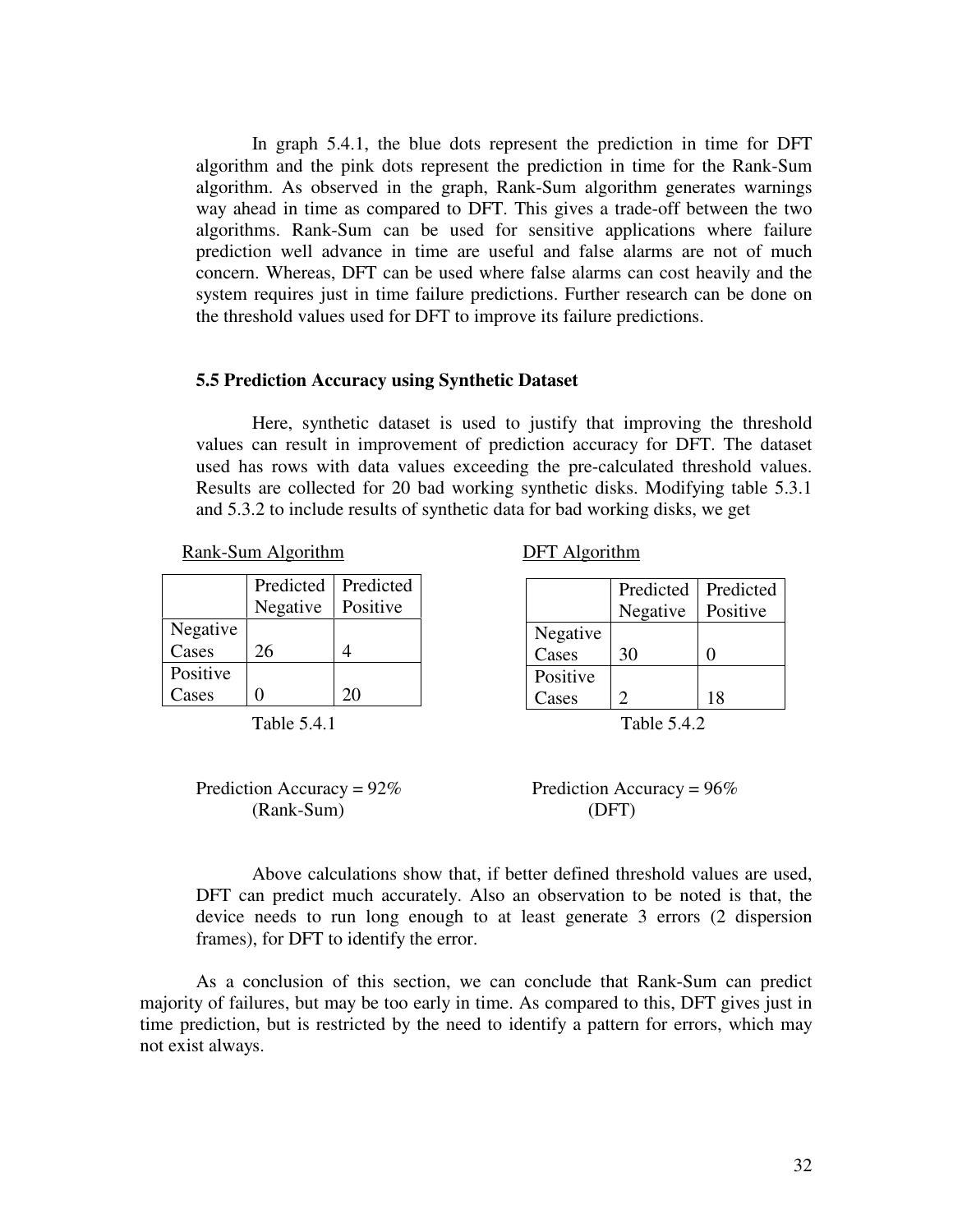# 6 - Limitations of Proactive prediction systems

A predictive fault tolerant system cannot replace a reactive system. This is due to that not every fault having a pattern of occurrence or show pre-occurrence symptoms, making them impossible to predict.

Also, failure is a rare event. Enough statistics are not available to know the behavior or pattern followed by bad working devices. i.e. More information about good working disk is available. This makes achieving good failure prediction accuracy difficult. In order to overcome this, we may try to keep wider fault prediction ranges, leading to higher false alarm rate and making failure prediction much complicated process.

Proactive predictive systems, though very useful, can cause considerable overhead on the performance of the system. They need the prediction mechanism to be activated every time the heuristics match, which may quite often reduce the system performance.

 Because of all these reasons, proactive systems cannot, as yet, replace the reactive fault recovery systems.

# 7 - Future Enhancements

Future enhancements for this project includes, research on the different datasets for further analysis of the algorithms. As mentioned in section 5, there is a scope for improving these algorithms by improving the reference dataset and threshold values used by Rank-Sum and DFT respectively. Using more datasets and research on the behavior of the disks can help in modifying the algorithms as needed for better prediction accuracy.

Datasets for working of memory and process can also be gathered and used for the same or different algorithm in simulation. The simulation language supports creation and use of memory and processes for prediction monitoring purpose. Hence, this simulation of distributed environment can further be extended to include specific or generalized prediction algorithms for memory and processes.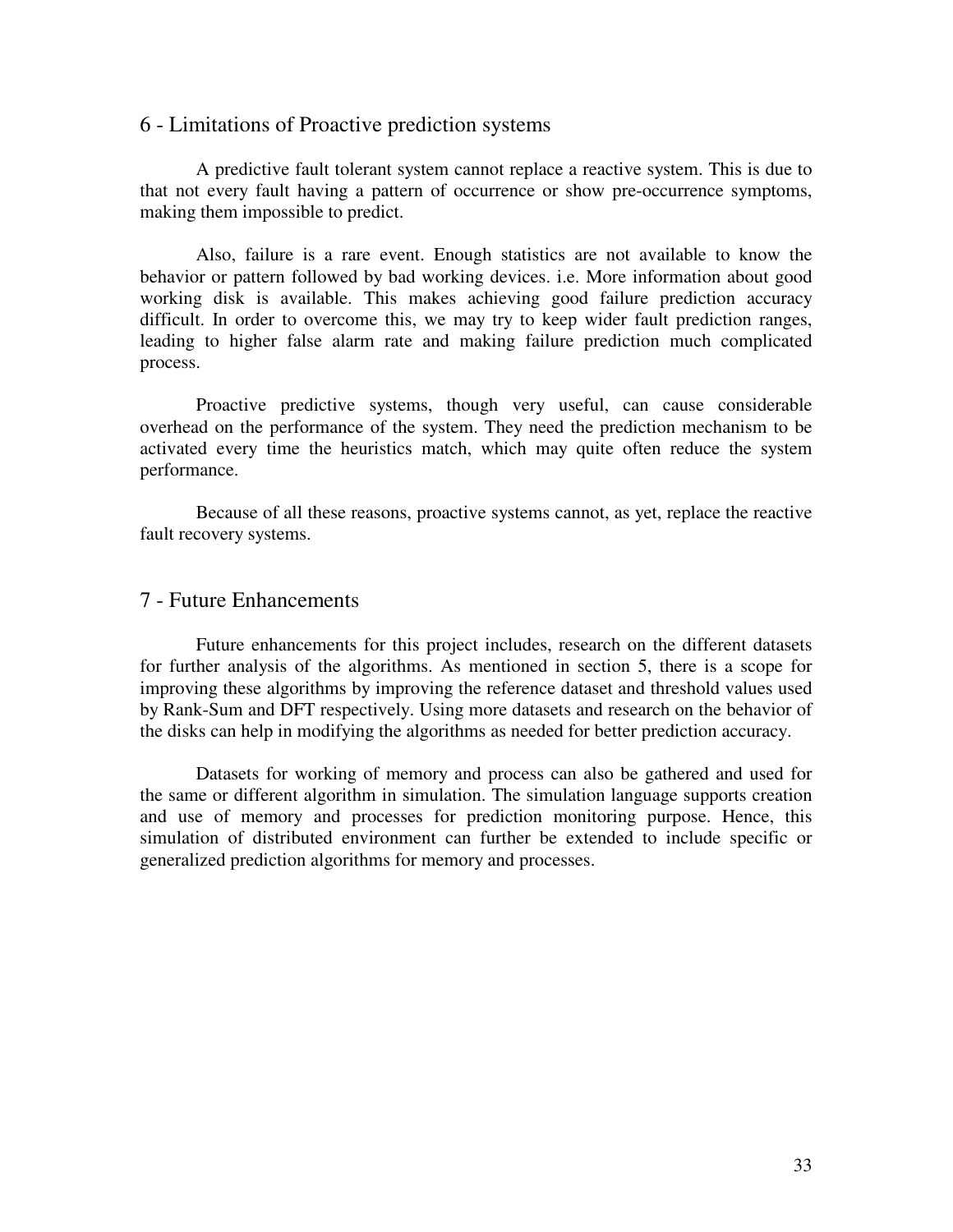# **Conclusion**

This project was to develop a simulation for a distributed system and integrate fault prediction algorithms into it. It included developing a language for automatic generation of the simulation system, given a file containing its definition. It further included developing and integrating the prediction mechanism with the simulation environment. Project also included detailed study, analysis and modification of a real time dataset for hard disks so as to use it for result collection purpose.

 This project gave me an opportunity to explore various aspects of the varied field of computer science. It has been a great medium for me to learn how automated simulation systems are used and built. Design and development of the simulation system was done from scratch using various design patterns and keeping in mind the extendibility of the system. Defining the language for simulation was a new and challenging task. Integrating the prediction algorithms with the simulation environment needed use of various design patterns. Use of real time dataset for result collection purpose was a very challenging task. The dataset used was in a very raw format. It needed to be modified heavily for usage with the prediction algorithms. Overall this project has been a great medium for me to learn and know more about different aspects of computer science.